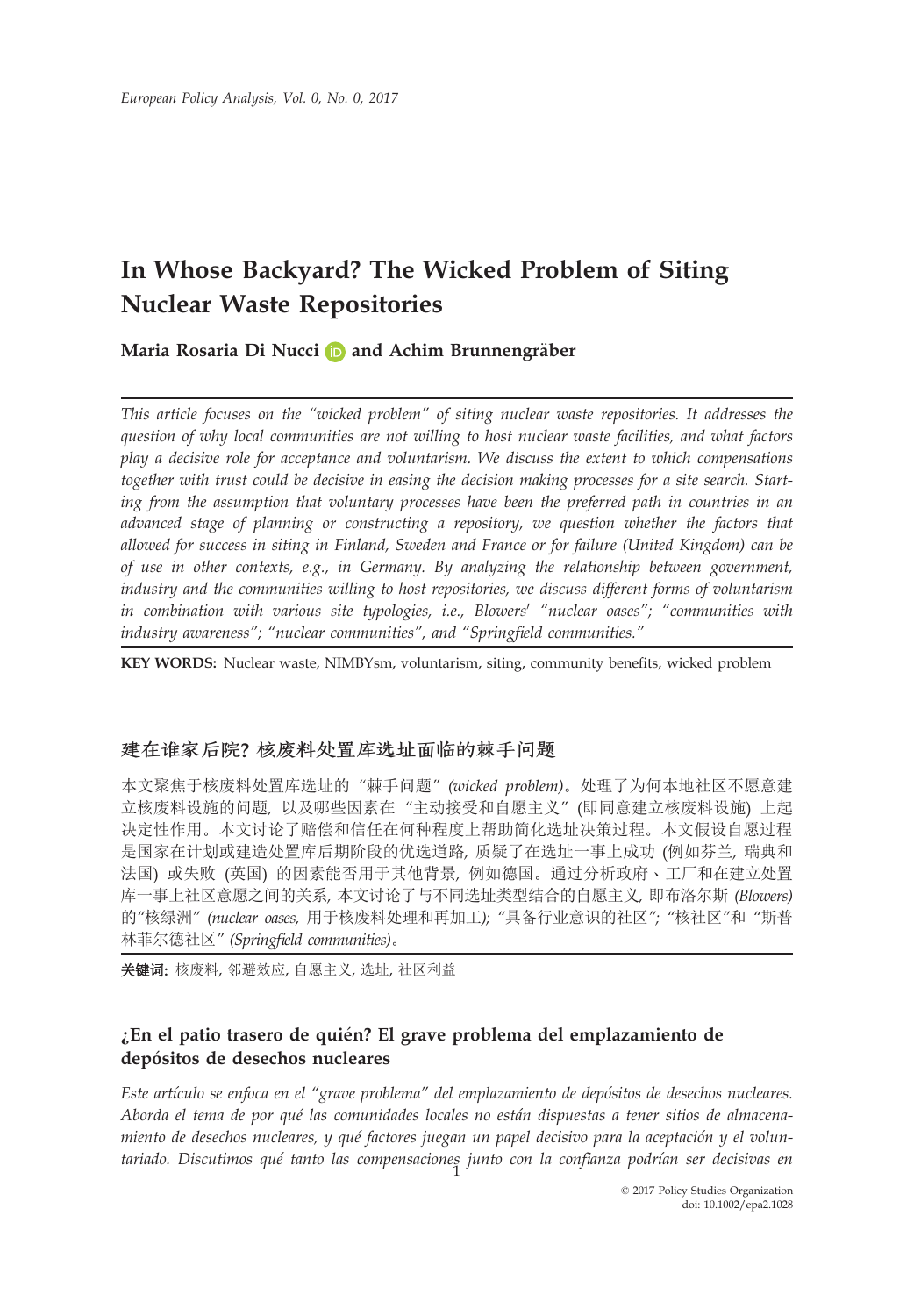facilitar el proceso de toma de decisiones para buscar un sitio. Empezando con la suposicion que los procesos voluntarios han sido el camino preferido en paıses en estado avanzado de planeacion o construccion de un repositorio, cuestionamos si los factores que permitieron el exito de encontrar sitios en Finlandia, Suecia y Francia o del fracaso (Reino Unido) pueden ser usados en otros contextos, por ejemplo, en Alemania. Al analizar la relacion entre el gobierno, la industria y las comunidades que están dispuestas a tener depósitos, discutimos diferentes formas de voluntariado en combinación con varias tipologías de sitios, por ejemplo: los "oasis nucleares" de Blowers; "comunidades con conocimiento de la industria"; "comunidades nucleares" y "comunidades Springfield."

PALABRAS CLAVES: desechos nucleares, NIMBY (No en mi patio trasero), voluntariado, emplazamiento, beneficios para la comunidad

#### Introduction

The management of high-level radioactive waste (HLW) and the search process for siting a permanent repository are controversial issues. People perceive the dangers associated with the disposal of HLW to be much greater than those associated with other possibly "noxious" projects (Slovic, 1991).

Deep Geological Disposal (DGD) has been advocated by a large majority of scientists and technical experts as the most adequate way of disposing of HLW. Moreover, this position has been endorsed by national governments as well as by international bodies such as the Nuclear Energy Agency (NEA) of the OECD or commissions of independent experts (the Blue Ribbon Commission on America's Nuclear Future, 2012). It has been claimed that DGD is the only available option to ensure long-term security and not to burden future generations (ENEF, 2009). It is nevertheless recognized that there are diverging views and public concerns about geological repositories (European Nuclear Energy Forum [ENEF], 2009, p. 3). By contrast, for NGOs, the existence in a number of countries of plans for DGD solutions and the rejection of other options is per se no evidence that DGD is the best possible solution. Moreover, there are still many technical issues that remain unresolved and have implications for policy development (Wallace, 2010).

Although advocates of the permanent closure of radioactive waste in DGD consider this to be the option with the highest levels of security and safety for the long term, some countries are pursuing other options, essentially buying time to learn more about technological possibilities for addressing nuclear waste (Budelmann, Di Nucci, Isidoro Losasda, Köhnke & Reichardt, 2017).<sup>1</sup> A number of countries have decided to store their HLW in interim facilities before making a decision on whether to pursue DGD. For example, the Netherlands has implemented a policy of long-term storage (Brunnengräber, Di Nucci, Isidoro Losada, Mez & Schreurs, 2015).

Site selection is a common challenge all around the world. In the European Union (EU), only Finland and Sweden are in advanced stages of implementing plans for the direct disposal of spent fuel and HLW. In both countries, sites have been selected and the construction has started. France is in an advanced stage of planning whereas the siting in the United Kingdom is in a stalemate situation.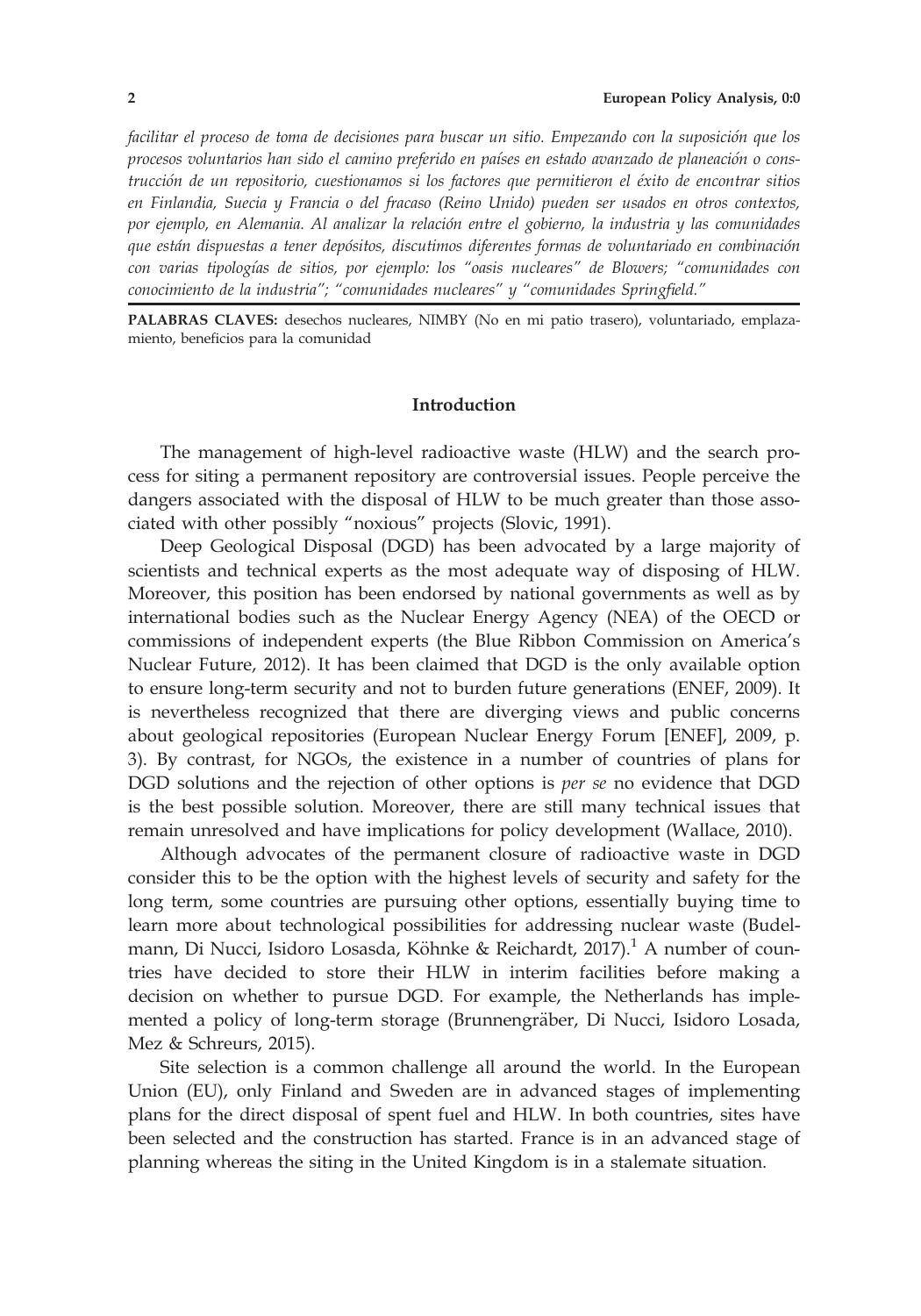What needs to be done from a policy perspective to advance the search for nuclear waste disposal sites? These issues "must focus on the conditions for social and political acceptability, within the constraints identified by physical science and engineering" (Rosa et al., 2010, p. 762). Whether the population or the individuals concerned are willing to accept a repository in their immediate vicinity depends on a number of factors, including social, cultural, economic, and political ones. These factors are subjective as well as objective, which means that perceptions also play a role. There are no definitive solutions and we can observe many specific interrelated problem constellations in which the interests and preferences of the most important actors and stakeholders are highly diverse. These are influenced by the local geographic, political, cultural, and socio-economic context. From an ethical point of view, intra and inter-generational questions of justice with regard to the conservation of the ecosystem as well as the burden that we entrust to future generations are of key importance (Ash, 2010; Shrader-Frechette, 2000; Wissenburg, 2006). Blowers (1999, 2016) pointed out that solutions must be scientifically robust and must achieve the highest technical standards, but they must also be acceptable and accepted by the public. Rosa et al. (2010, p. 763) maintain that the social aspects have been often considered "as an obstacle to overcome, not an element of the democratic process." They claim that "planners and officials fear that public involvement may shift an unengaged or uninformed public toward more controversy or opposition, thus reducing their control." Although there may still be resistance to more participatory and open planning structures, new and more democratic modes of governance are recognized even by official nuclear institutions as necessary for moving forward with siting (NEA, 2004, 2015).

This article compares siting procedures in Finland, Sweden, France, and the United Kingdom and contrasts their experiences with the German case, where the site search process has just been re-started and new governance bodies have just recently been set up. The siting procedures in these countries are characterized by voluntary approaches. But individual experiences differ as they have been based on voluntary procedure schemes (Sweden), decisions with strong local community support (Finland) and a rather top-down decision making (France) where the final decision on-site selection is subject to the outcome of a public debate. In the United Kingdom, notably in Cumbria, the unsuccessful site selection procedure was based on the so-called "partnership" approach.

As far as participation and procedural equity are concerned, our article focuses only marginally on procedures of public involvement. There is a large body of scholarly literature and of empirical studies addressing various forms of involvement in the planning process and in decision making.<sup>2</sup> It has been pointed out that participation is an ambiguous notion, which can range from the population's "right to know" to its "right to object" and even to its "right to decide" (Di Nucci, Brunnengräber & Isidoro Losada, 2017). The countries under examination in this article have experienced varying forms of public participation since the 1990s, ranging from passive information to consultation and partnership. Some countries have reached by a stepwise approach a good balance between the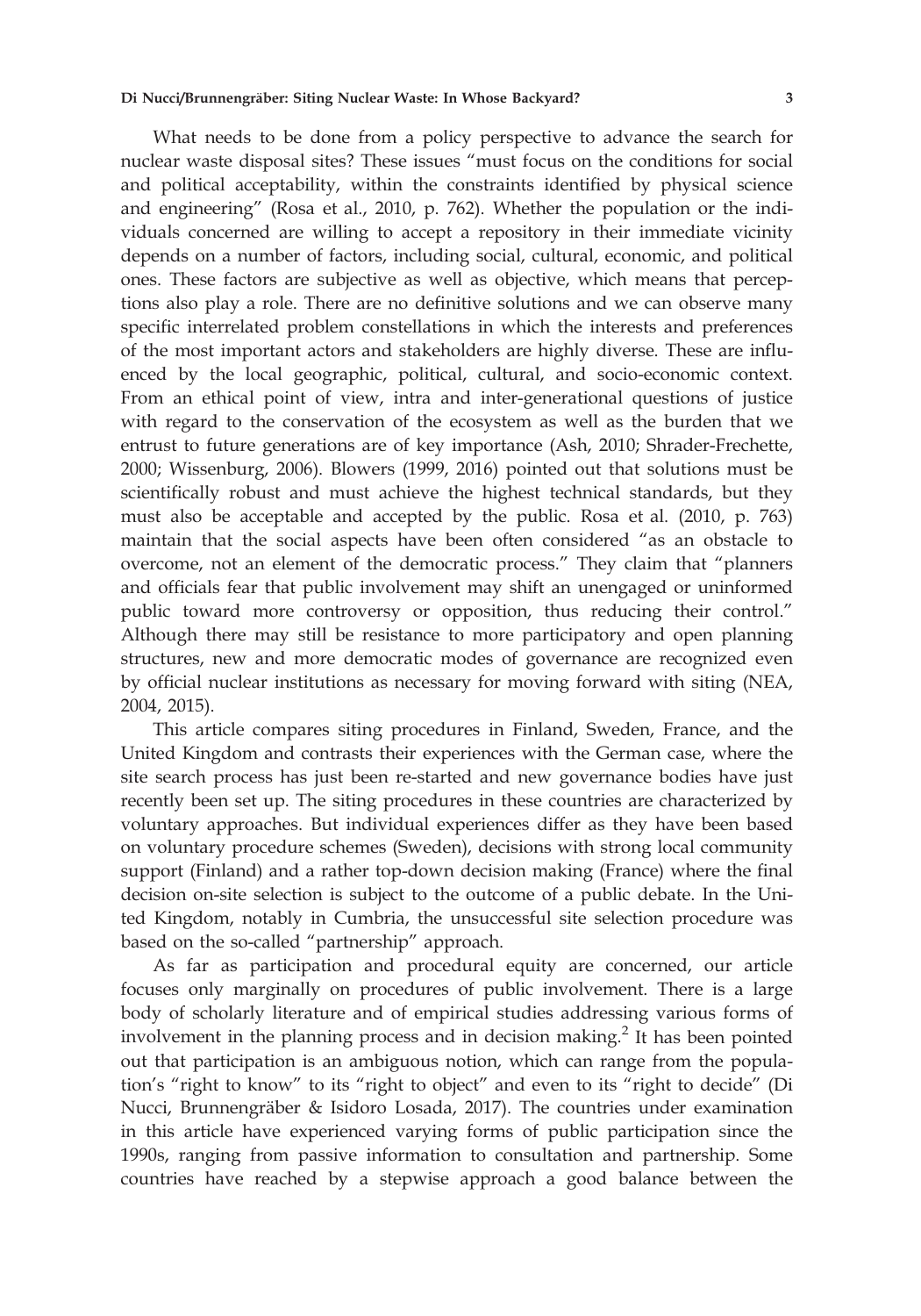requirements of fair representation and "competent participation." NEA (2009, 2004) considers this to be one of the underlying elements of the partnership approach, which is designed to help achieve a combination of licensable site and management concepts with host community support and a balance between compensation, local control, and development opportunities.

This paper addresses the question of why, in most cases, local communities are not willing to approve sites for nuclear repositories. However, we do not aim to frame our analysis from a NIMBY (Not In My Backyard) angle. A review of the literature shows there are numerous scholarly articles either defining and classifying various forms of NIMBYism or providing a critique of the NIMBY syndrome or even the term NIMBY. Additionally, there are works concentrating the psychological, social, territorial origins of NIMBY reactions as well as articles that use another lens to understand NIMBY behaviors, e.g., "place attachment" and "place identity" (Devine-Wright, 2009).<sup>3</sup> There is also a strand of literature that in the 1990s specifically engaged with NIMBY opposition to nuclear power and the siting of toxic or nuclear waste repositories, especially in the United States and the United Kingdom (Kemp, 1990; Kraft & Clary, 1991). Following the critique of Luloff, Albrecht and Bourke (1998) and Wolsink (2006) who claimed that many authors use the term NIMBY without a clear definition, empirical support or conceptual understanding, we argue that NIMBY has become a label that is used regularly and falsely as a synonym for local opposition, regardless of the reasons for the rejection of a large-scale project (Di Nucci, 2016).

This article focuses on the reverse concept "In My Backyard" (IMBY) and on voluntarism, which could be equated with IMBY attitudes. We analyze the specific question of siting a DGD facility and discuss the extent to which voluntarism, eventually buttressed by compensation packages, can be decisive in easing the decision making process for a successful site search and for acceptability. We try to ascertain whether there might be particular conditions under which the provision of community benefits and incentives can enhance local support for siting a repository, particularly in a context in which the abuse of NIMBY rhetoric on behalf of politics, nuclear industry and the media has been striking. We also take stock of the body of literature on trust, especially on institutions and experts, and consider trust as an additional explanatory variable in easing the siting process.

An essential advantage of voluntary siting approaches  $vis-\lambda-vis$  D-A-D (Decide-Announce-Defend) strategies relates to distributional justice aspects and to the consent of the affected population. Recognizing this, we explore to what extent voluntarism (connected to a right of withdrawal and to exercise a veto) and possibly in conjunction with compensatory measures, has served to accelerate siting procedures. We start from the assumption that search procedures based on the willingness of the communities to engage voluntarily in the siting process have been the preferred path in countries that are in an advanced stage of planning a repository or are already constructing one. This is the reason for selecting the cases of Sweden, Finland, and France. Although the siting in the United Kingdom is in a stalemate situation, we also briefly discuss the procedures for selecting Cumbria as a hosting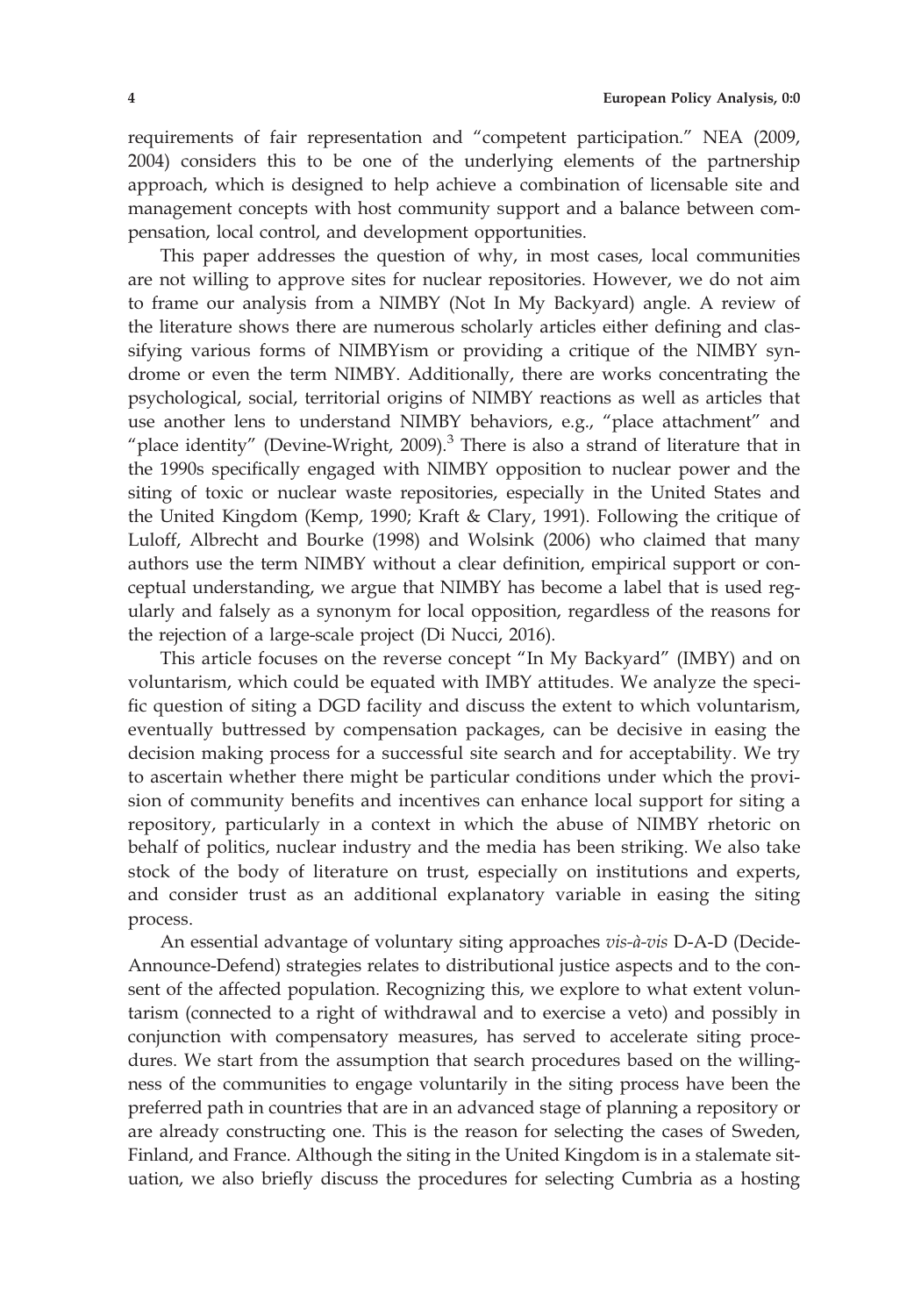region, because this case offers interesting insights with respect to voluntarism. However, our major concern was to select cases that proved to be successful.

We describe briefly the modes of voluntary siting procedures in Finland, Sweden, France and the United Kingdom, search for common patterns and differences between them and contrast their experiences with the German case. The experiences of these countries are not entirely applicable to other national contexts, especially because of the different modes of governance (Brunnengräber et al., 2015). Nonetheless, it is an enticing task to try to infer whether the preconditions and strategies, which were key for acceptability and allowed for success in siting could be useful to derive some lessons for policy for the German case.

More specifically, by trying to understand and classify community responses to siting nuclear waste repositories, this article addresses following specific questions:

- Is the promise of economic benefits an incentive for an IMBY response by local communities?
- How far can concern about the potential risks connected with repositories be neutralized by the prospect of economic incentives and side benefits including infrastructure or jobs offered to host communities?
- How do potential host communities cope with the "bribe effect"? Is this always an obstacle to successful siting procedures or can compensation be considered legitimate?
- What role is played by trust in institutions and in the nuclear industry?
- What characteristics are displayed by those communities that are willing to accept a repository in their vicinity?

So far, in Germany voluntarism is not included in the criteria for site selection and it is not anchored in the present legislation. In the conclusions, we discuss whether in Germany voluntarism could represent a path of least resistance.

This paper draws on a comparative, qualitative case study based mostly on document analysis and literature review, primarily on nuclear waste governance, socio-technical aspects, local conflicts and on participation in the siting process as well as on topical issues in national case studies. This information has been supplemented by interviews and discussions with national experts on nuclear waste policy in Sweden, Finland, United Kingdom, and France.<sup>4</sup> In the case of Germany, stakeholder interviews were conducted in the period 2013–2017. The document analysis and interviews helped to identify the main issues of acceptability, acceptance and conflicts and the role of compensation. Additionally, we have incorporated evidence from the research conducted in the framework of our five-year interdisciplinary project and participatory observation in the works of the German "Commission for the permanent disposal of high-active Waste" (Endlager-Kommission) of the German Parliament (2014–2016). The data set consists of more than 300 minutes of meetings and documents that are available on the internet and in the final report (Endlager-Kommission, 2016).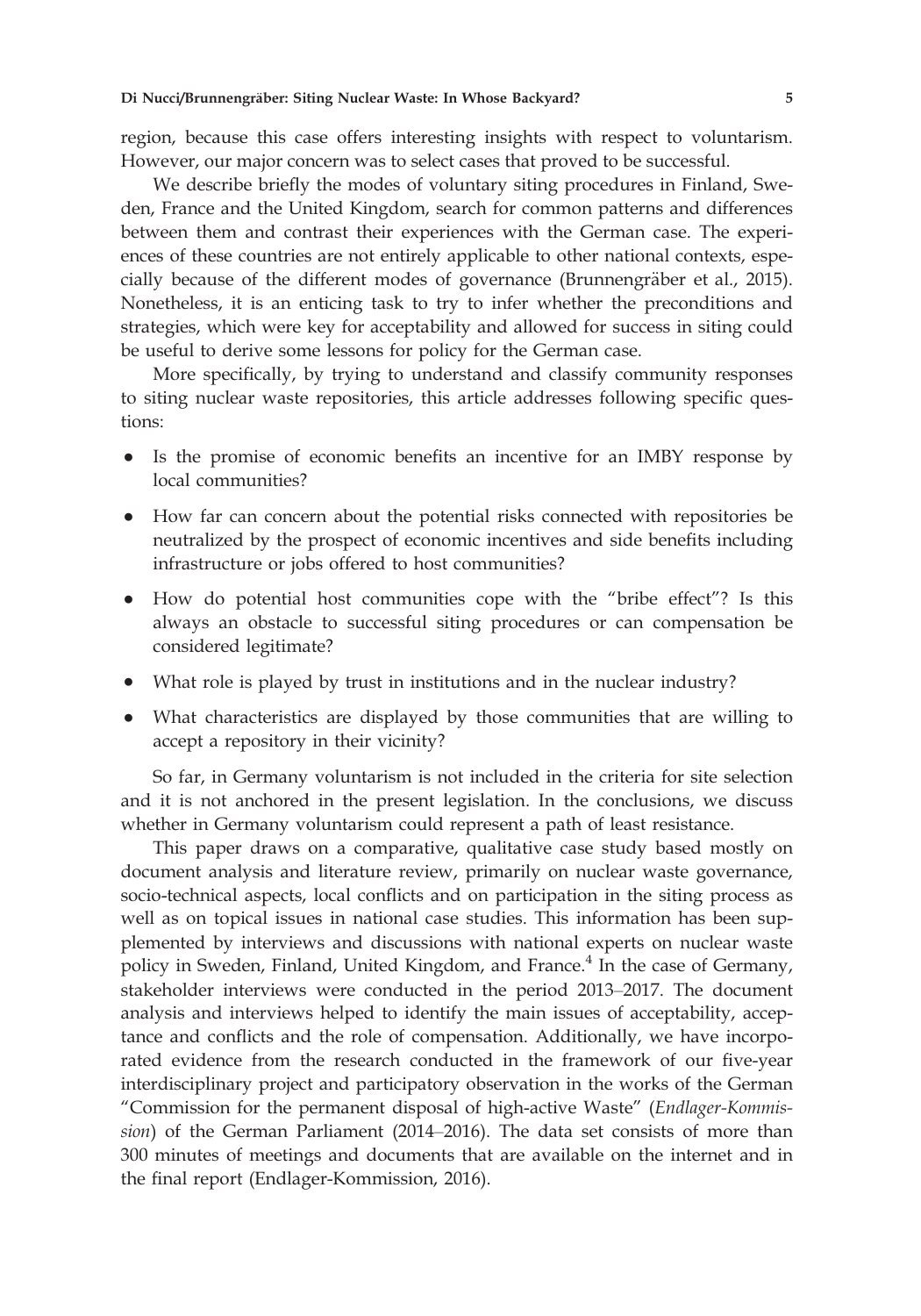#### A Wicked Problem

The management of HLW and the search process siting a repository are subject to considerable conflicts. The million-year time period during which HLW must be stored poses problems for which no "absolute" safety criteria and no definite or objectively "acceptable" solutions are at hand. In the socio-political research on final disposal of nuclear waste, such phenomena are referred to as "wicked problems" or as "tricky" or "nasty" problems (Brunnengräber, 2016; Brunnengräber, Di Nucci, Häfner & Isidoro Losada, 2014).<sup>5</sup> These include specific interrelated problem constellations in which the interests of the most important actors are highly diverse and influenced by the local political, cultural and socioeconomic context. Against this background, the process leading to a final repository can only be understood ex post, i.e., when the search process is completed and the final repository has been built, as specific problems are unpredictable and can emerge during the search process, construction, and disposal.

As in many other cases concerning the relationship of science and technology to political power (socio-technical and political issues), one can assume that three core dimensions of the problem are closely interrelated. These are: the material nature of the problem and its possible dangers; the high technological requirements regarding controllability and safety risks (technical problems); and the social conflicts, conflict situations, and political practices that are reflected in the individual behavior of actors, institutions, organizations, in the state or in international organizations (Brunnengräber, 2016). In the case of disposal of radioactive waste, there are additional specific problems. Apart from the fact that the period to be taken into consideration extends up to a million years, the risk dimension includes further problems: technical, geological, and social measures must be taken, however their functionality cannot be tested for such a lengthy time scale. Moreover, the fears of local populations, which cannot either be minimized or considered unrealistic or unjustified, must be faced and dealt with.

Thus in spite of all efforts to achieve an ideal solution, only "clumsy" solutions (Verweij & Thompson, 2011) can be expected in which the interests, values, and positions of the different actors have to be balanced. Quite simply, a site cannot be found "outside" of society, and this requires that all involved actors are ready to make compromises. However, new conflicts are unavoidable due to deep differences in the values, interests, and preferences of the actors, who have different views on the procedure as well as of the desired results. This is also because negative feedback loops can occur. To this extent, it is essential to ensure that the social process is as flexible as possible, in order to ensure that new adjustments and a reformulation of the process steps, i.e., a productive handling of conflicts, are possible in the long run. Solutions can never be justified, for example, simply by virtue of technical-material merits. Thus, while one can agree that "geology matters," it is clear that problems are "socially produced" and their (possible) solution depends on how the issues are framed and the definition of the problem also depends on the potential solution being considered or taken.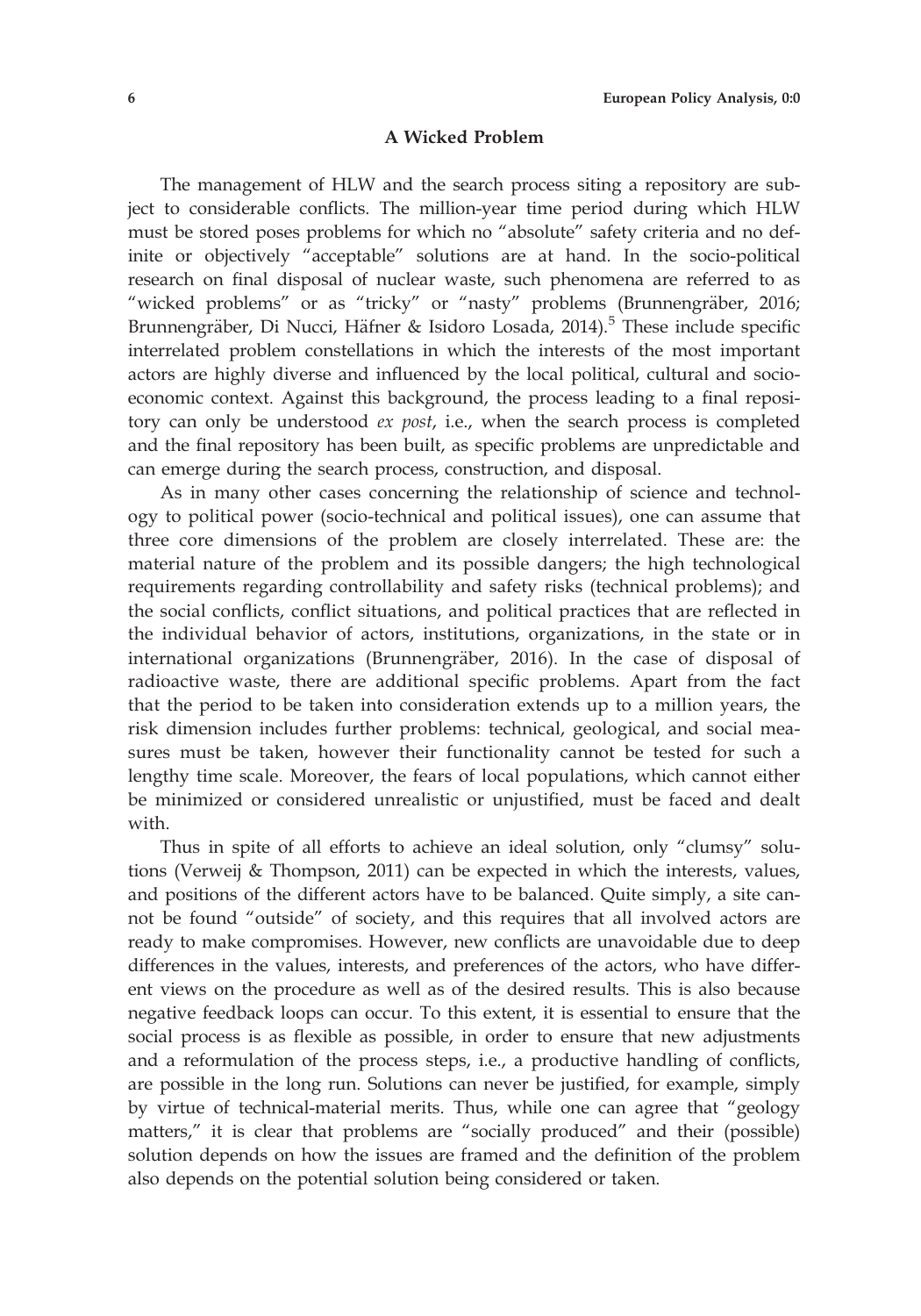### NIMBYsm and Voluntarism in Siting

The major focus of research in the field of nuclear waste disposal is on solving technical problems. In the last decade, greater attention has been devoted also to socio-technical issues as well as to questions of participation and transparency (Bergmans, Kos, Simmons & Sundqvist, 2014). This new focus is reflected by a growing body of literature on technical issues concerning nuclear waste repositories complemented by socio-technical works on risk, acceptance, acceptability, and participation in the siting process (see e.g., publications of the Nuclear Energy Agency (NEA) of the OECD.<sup>6</sup> Today "inclusive" communication and participation in the siting procedures are being recognized as a compelling necessity (Brans, Ferraro & von Estorff, 2015). A broad social dialogue and greater public involvement are regarded as a prerequisite for a promising approach to the problem of disposal (NEA, 2009, 2015).

The discourse about suitable sites is not confined to the scientific and technopolitical domains; it engages civil society, social organizations, social movements, and affected communities. Siting processes are affected and shaped by various actors and factors, such as the nature of the political and legal systems, formal and informal rules and procedures, culture, political constraints, geographic conditions, technical skills, the stock of knowledge, and public acceptance. In the case of the siting of nuclear waste repositories, a country's nuclear history also plays a decisive role (Bickerstaff, 2012). Additionally, long-lasting and thorny social conflicts and distrust make siting decisions challenging.

Rosa et al. (2010, p. 763) claim that institutional cultures frame challenges as technical problems rather than societal challenges. By contrast, NGOs (Wallace, 2010) assume that there are many unresolved overarching issues, technical "unknowns", and uncertainties. "Thus, in addition to the tension between the economic benefits being offered to host communities and long-term repository safety, there is a tension between endorsement of deep disposal as a potentially 'least bad' option for existing wastes, if the scientific and technical difficulties can be resolved at some point in the future, and nuclear industry claims that deep repositories provide a safe solution which will allow the 'sustainable' expansion of the industry" (Wallace, 2010, p. 45).

Community attitudes that foster NIMBYism are complex; and any explanation of those attitudes should be based on an analysis of specific factors that should take such diversity and complexity sufficiently into consideration. In the body of literature on NIMBYism, opposition to large or to (perceived) "noxious" facilities is explained as the result of an unequal spatial distribution of the external effects of such technical facilities, e.g., nuclear power plants (NPPs), waste incineration plants, large infrastructures, or even social facilities such as refugee homes. We take stock of the long-standing, but still cogent definition from Freudenburg and Pastor (1992), who regard the reaction of the public as the core of the problem and speak of the "NIMBY syndrome," while those who consider such plants or projects as problematic refer to them as "locally unwanted land use"(LULU).<sup>7</sup>

The number of theoretical and empirical studies dealing with NIMBY phenomena has increased over time. They investigate the reasons for "non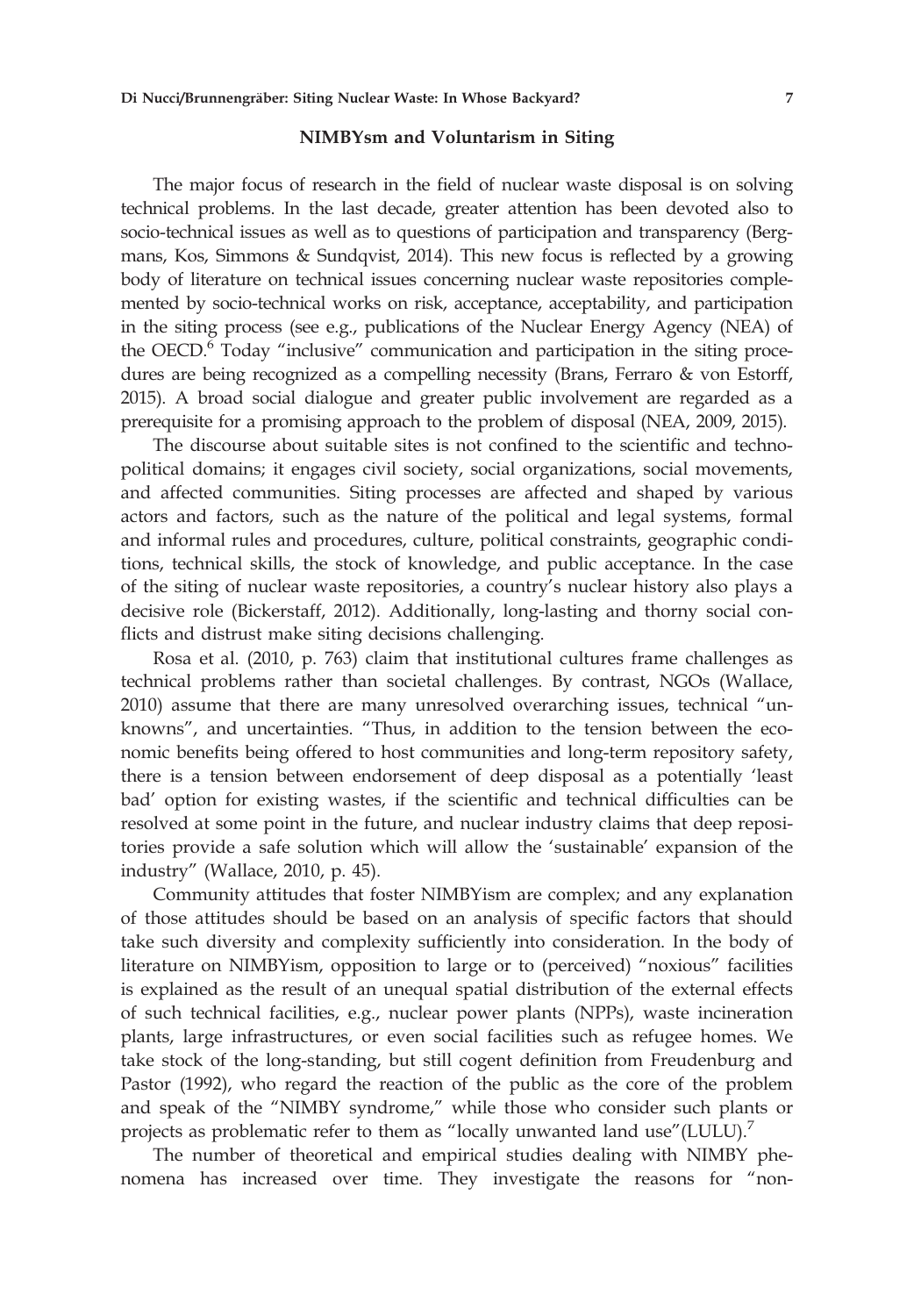acceptance" and the various forms of opposition such as demonstrations, civil disobedience, or petitions. Some of these studies have also led to a different understanding of the role of experts (Petts, 1997). A frequent criticism of opposition was that the public cannot make a clear distinction between the real risks or impacts associated with a nuclear waste repository or, in general, new large-scale projects and the subjective or perceived risks. In many cases, citizens' perceptions and assessment of these risks have been presented in the political debate or in the media as exaggerated or unfounded or it has been purported that the public was simply "wrongly" informed about the facts. This has led to the supposedly legitimate approach in which the experts, or the political actors they advise, have made decisions and later defended them. A significant number of national large-scale projects have been inspired by such a D-A-D-strategy. In light of the fact that the attitude to risk-taking has changed and systemic risks are becoming more and more important (Renn, 2011), this approach increasingly shows its limitations. Large projects often do not only lack broad support; they also provoke considerable opposition. Particularly in the case of complex projects, a broad and very diverse actor spectrum can oppose the project and mobilize against it. This applies in the energy sector not only to "critical" and controversial technologies such as nuclear power, but also to renewable energy such as biomass plants and wind farms (Devine-Wright, 2011; Wolsink, 2007). Opposition is not necessarily triggered by potentially risky or harmful plants and projects, but rather by the fact that genuine public participation in the projects is often not envisaged.

Conversely, IMBY reactions can be defined as the willingness to host new facilities or even the desire for housing them. Such an attitude relates to real or perceived tangible or intangible external effects of new facilities that spill over into the community and may bring about benefits for a group of individuals or for a locality. NEA (2009) defines voluntarism as the expression of interest of a community to participate in a search process for a suitable radioactive waste repository in their vicinity. Some voluntary processes include the right of veto and to withdraw from the process within a certain period of time. In some countries, a right of veto is ensured either by law or is based on agreements between communities and the nuclear industry or the respective governments (NEA, 2009). The Swedish and Finnish voluntary approaches have caught on and served as a model for much more advanced approaches to a siting process, e.g., the partnership as tried out in the United Kingdom (Blowers, 2016; CoRWM, 2006) or in Belgium (Laes & Bombaerts, 2006). Partnership can be considered as an empowering approach, which contributes to transparency and enhances accountability in decision making. Cotton (2017) considers voluntarism to be based on ethical egalitarian principles. Citizens enjoy better opportunities to be involved without coercion in decisions that affect them. The CORWM voluntarist model was aimed at reducing the coercive effect and "is egalitarian in the sense that any community of citizens could enter into (first) discussion and (second) agreement with government to concentrate such risks." (Cotton, 2017, p. 200).

The partnership approach is a collaborative working relationship between the host communities and the developers of the nuclear facility. They interact (directly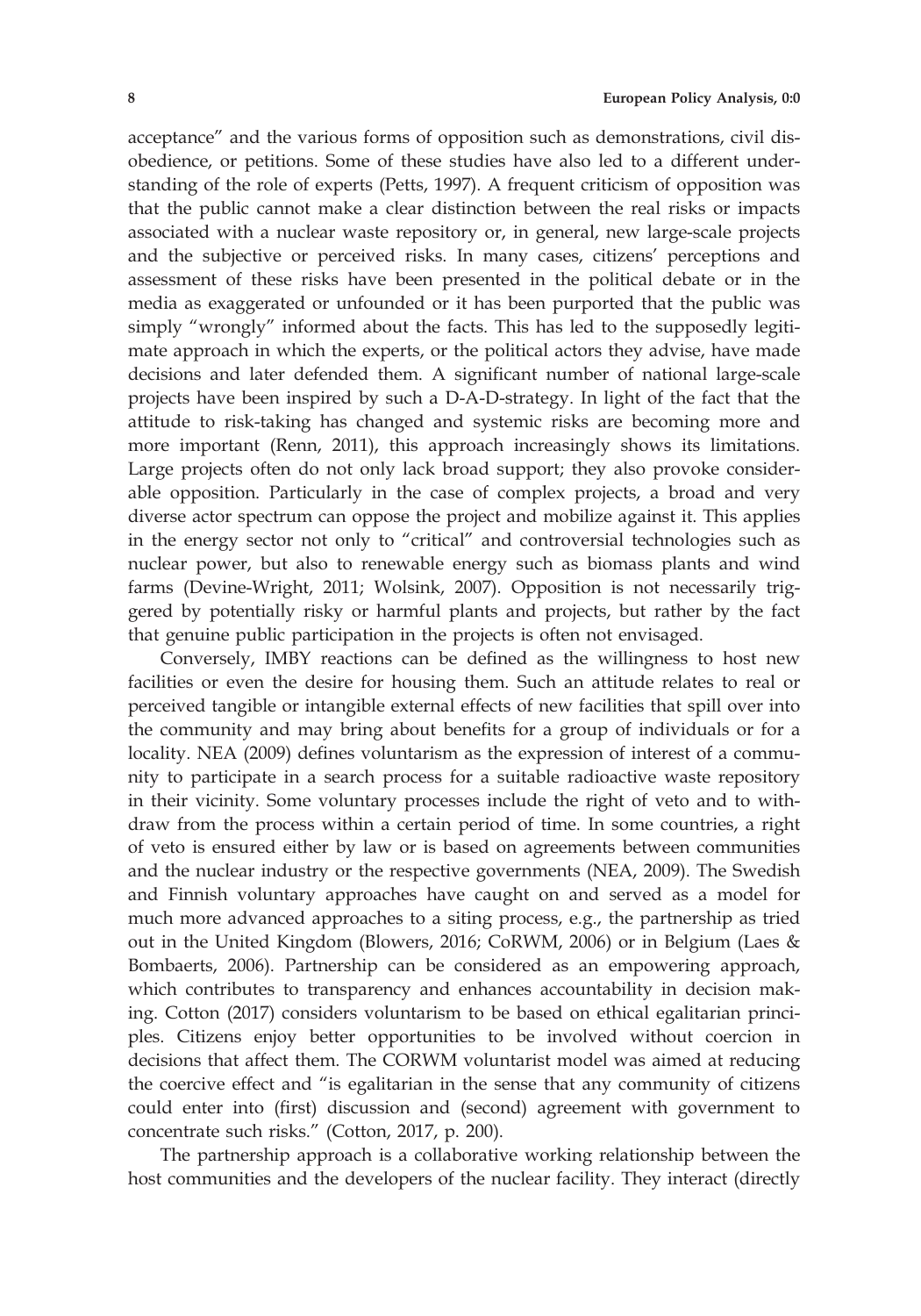or indirectly) without feeling excluded by a national process over which they have little control. According to NEA (2009), there are various arrangements to implement a partnership (permanent or temporary working groups, panels, etc.) that reflect a determination to empower communities in decisions that may affect their future. Partnerships can be organized through legally binding agreements or through less formal arrangements. The Committee on Radioactive Waste Management (CoRWM) (2006) underlines that although the framework for a partnership should be established nationally, this should accommodate the requirements of local communities.

However, in both "Scandinavian" models as well as in the partnership approach or in any collaborative governance approach, trust in the institutions and preparedness to delegate negotiation is a critical characteristic (Tait, 2011). Trust is understood as a complex, multidimensional, and context-dependent concept and can be considered as a key factor (Petts, 1997). Empirical studies especially in the fields of contested technologies show that trust in institutions, technology, and procedures is fundamental for enhancing the acceptability of energy infrastructures or even technological paths, and to smooth environmental and social problems.

#### Major Characteristics of National Siting Experiences

In the countries analyzed below, siting procedures have taken place under different framework conditions and with different outcomes. Finland and Sweden are in an advanced stage of implementing a DGD Repository.<sup>8</sup> Their sites can be described as "nuclearized," as nuclear facilities exist within the municipality or in the neighborhood. In France, the designated site already hosts an underground research laboratory; in the United Kingdom, Sellafield and Cumbria register the highest concentration of nuclear facilities (and radioactivity).

### Finland

Finland has already started building a DGD facility; the Onkalo repository at Olkiluoto is scheduled to begin operations by 2020. Onkalo's construction has been proceeding with little public debate and the influence of NGOs has been limited (Lehtonen, 2010). The siting process can be subdivided in two stages. The first one took roughly place in the period 1980–1994 and was characterized by a "technical approach or a geological suitability approach," in which the general geological conditions of different areas were analyzed to verify their suitability as final disposal sites. The major decisions in this period were the Parliament Decisionin-Principle (DiP) in 1983 that set the framework and a timeline for the implementation of a DGD project. $9$  The next step was a list of potential repository sites as well as the identification of potential sites that "volunteered" to accept more detailed investigations. These were subsequently carried out at three sites (Auffermann, Suomela, Kaivo-oja, Vehmas & Luukkanen, 2015). In the period 1997–1999, the Environmental Impact Assessment (EIA) was performed. In 2001, Olkiluoto, in the municipality of Eurajoki, already hosting two nuclear reactors, was selected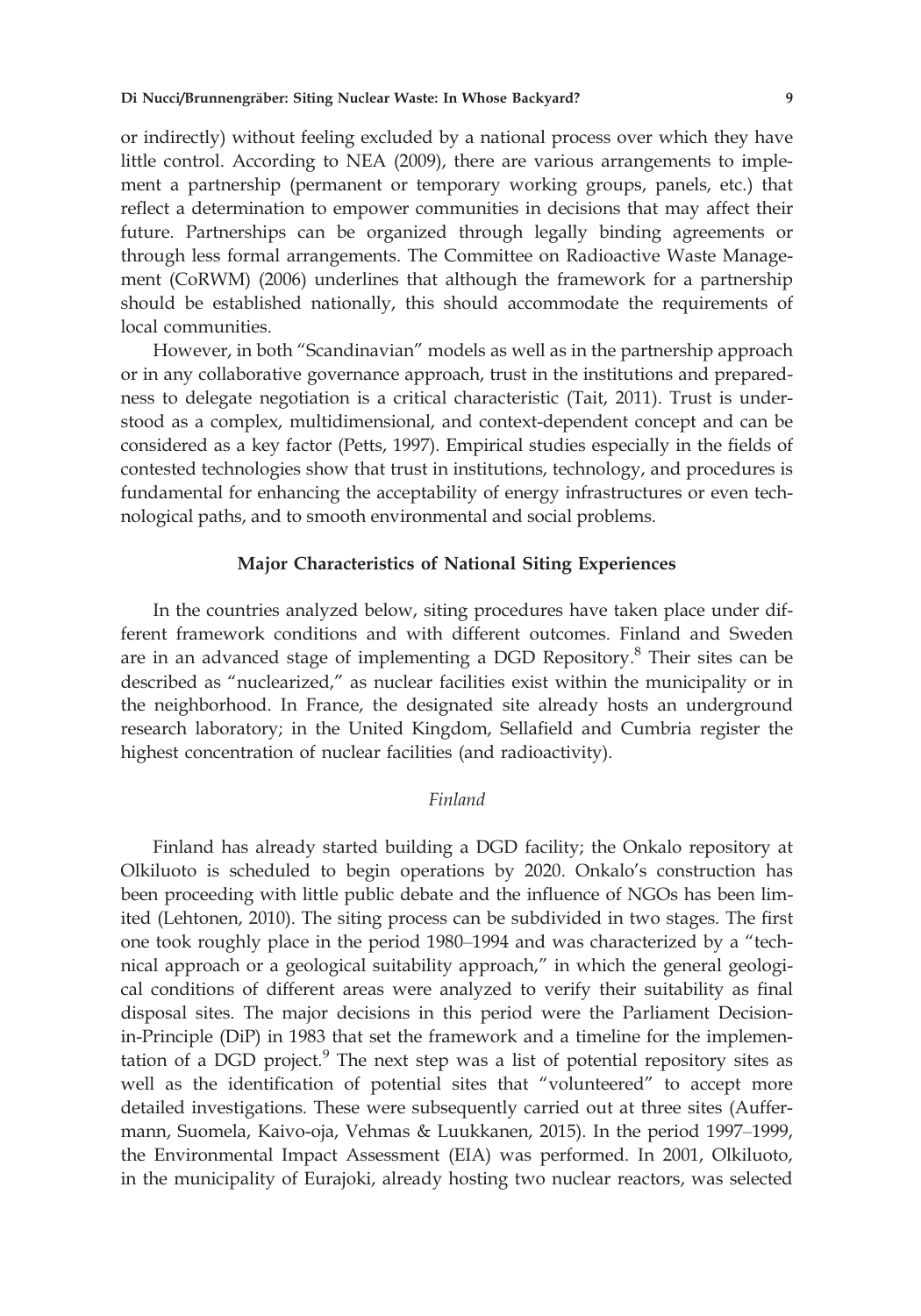as a site. It has been reported that an earlier survey of the three potential sites revealed significant public opposition once existed at this location but this opposition decreased over time (Kojo, Kari & Litmanen, 2012; Lehtonen, 2010). The EIA procedure represented a very important step preceding the licensing process and opened up citizen participation in planning processes. Litmanen, Kari, Kojo and Solomon (2017) argue that although the EIA procedure in the late 1990s was a major vehicle for public participation, this proved to be ineffective and was amply criticized by opponents and observers due to its "narrow framing." Cooperation took place between the operator Posiva owned by the nuclear industry and the local councils with whom the negotiations were carried out.<sup>10</sup>

#### Sweden

Sweden is also in an advanced stage of implementing its DGD facility. This is the outcome of a long process which started with nationwide test drillings in the 1980s and resulted in widespread local protests (Kaberger & Swahn, 2015). Subsequently, the site selection strategy gave priority to local involvement (Sundqvist & Elam, 2010). After local referenda excluded the two potential sites in the sparsely populated inland area of northern Sweden, the Nuclear Fuel and Waste Management Company SKB, decided to focus its efforts on the communities already housing nuclear waste facilities and/or nuclear power plants. A decisive success factor was the process of social negotiations, by which SKB adapted its plans and programs to the demands of the different stakeholders (Lidskog & Sundqvist, 2004). Two municipalities, Oskarshamn and Osthammar, expressed interest and competed with each other for the right to host a repository. In 2009, SKB announced Osthammar to be the host community, whereas the encapsulation plant would be sited in Oskarshamn. However, it appears that measures addressing trust and SKB's strategy to de-emphazise the issues related to geology, i.e., geological barriers, also helped improving the possibility of local acceptance (Lidskog & Sundqvist, 2004). On the other hand, these authors also argue that the SKB strategy is characterized by a top-down approach concerning technical issues. In this strategy, "the public and other stakeholders are reduced to saying yes or no to the proposals presented by SKB, and when they say yes all is set and a site is found" (Lidskog & Sundqvist, 2004, p. 266).

### France

In France, the search for a site to host a nuclear waste repository started in the late 1970s. Site investigations conducted in the late 1980s generated intense local opposition, prompting the government to declare a one-year moratorium on the search for a site in 1990. After extensive consultation, parliament adopted the country's first nuclear law in 1991 (Bataille Law), which reopened the search for a solution. In 1994, site investigations were resumed with the selection of four voluntary candidate areas (departments), which expressed their interest in further investigations. Whereas local politicians supported the idea of further studies, local communities mostly opposed it. In 1998, after the exclusion of Gard and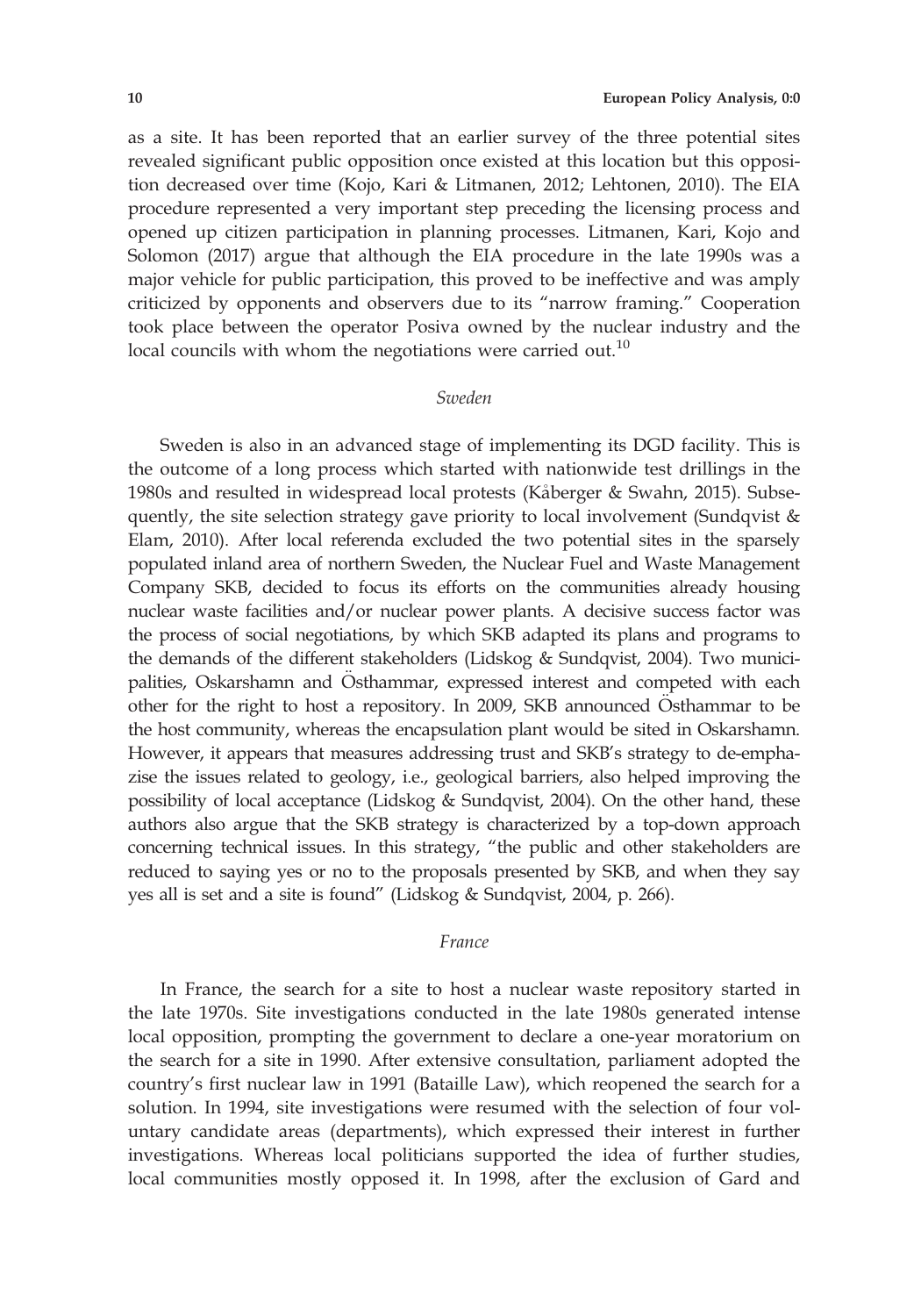Vienne due to technical reasons and ongoing protest by local opponents, the village of Bure (82 inhabitants) in Meuse/Haute-Marne remained the only candidate to host the planned underground research laboratory (URL) for DGD. In 2005, the National Radioactive Waste Management Agency, Andra (Agence nationale pour la gestion des déchets radioactifs), confirmed that the already operating URL site in Bure was also appropriate to host a final disposal facility, the Cigéo (Centre Industriel de Stockage Géologique). The Cigéo repository at Bure remains a controversial project and a subject of bitter dispute. It is also a political symbol, which on the one hand captivates a region in economic decline with its promise of socioeconomic benefits, but on the other hand also generates many doubts and concerns, including possible negative impacts on local image and long-term economic development (Blowers, 2016; Lehtonen, 2015). Pending approval from the government and the nuclear safety authority ASN, the waste management operator Andra plans to start the construction of Cigéo in 2020. The pilot phase of disposal could start in 2025 (WNN, 2017).

### United Kingdom

In the United Kingdom, nuclear waste is provisionally stored at 36 sites. However, Sellafield in Cumbria houses the largest concentration in terms of radioactivity deriving from reprocessing products and spent fuel (MacKerron, 2015). The advisory non-departmental public body, the Committee on Radioactive Waste Management (CoRWM) recommended 100 years interim storage and geological disposal as the end-point for HLW and spent fuel disposal. The government pursued a DGD solution, with a site selection process based on community voluntarism.<sup>11</sup> In 2010, it was foreseen that a DGD would be available in 2075 (MacKerron, 2015). Siting procedures have witnessed harsh protests and public opposition. In 1981, the government decided to postpone a decision on the disposal of HLW by fifty years. In 1991, Sellafield was selected for detailed studies for low- and medium-level radioactive waste (MacKerron, 2015; NEA/OECD, 2011). On the basis of the CoRWM recommendations on participation processes (Committee on Radioactive Waste Managemen (CoRWM), 2006) and of the White Paper of 2008, a search process was started to find communities which manifested their "expression of interest" to host a repository (NEA, 2011; Richardson, 2010). Only local authorities around Sellafield (the communities of Copeland and Allerdale) manifested their initial interest, but after a partnership-based negotiation process, in 2013 the Cumbria County Council voted against moving to the next stage of the process and decided to halt the project and withdrew its candidature (WNN, 2014). Up to now, no further community has declared to be interested in a voluntary process and the government is still seeking a candidate site.

#### Germany

Differently from the other countries reviewed here, Germany has decided to phase out its NPPs between 2020 and 2025. Spent fuel is stored in 12 on-site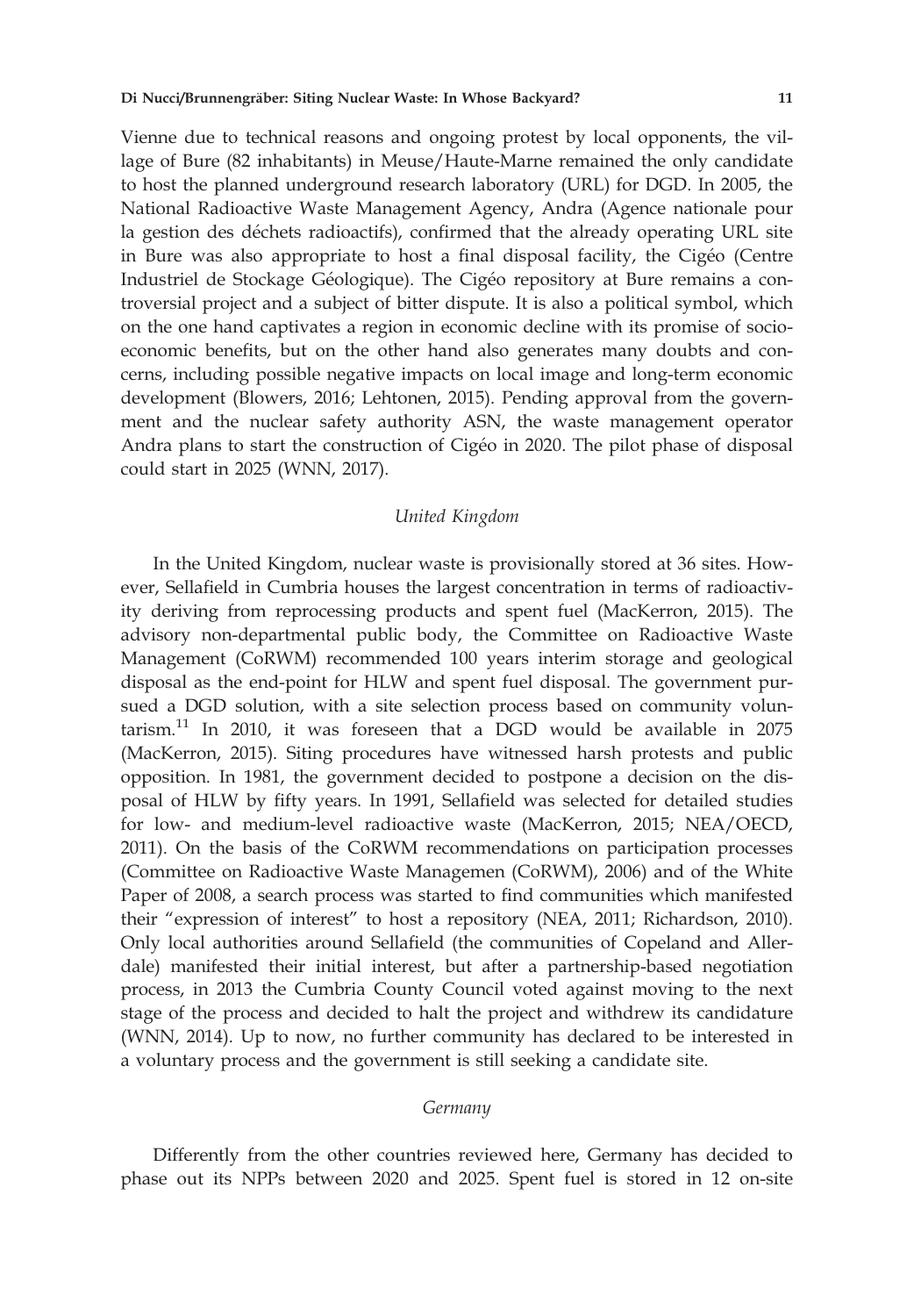interim storage facilities at NPP sites; vitrified reprocessed waste and spent fuel is stored at Gorleben in Lower Saxony (IAEA, 2007). In the past, all nuclear waste sites (Gorleben, Asse, Konrad and Morsleben) were designated top-down by government decision. Even the International Atomic Energy Agency (IAEA) (2007) considered that the approaches to siting nuclear waste facilities taken by the implementer did not meet the current requirements for openness and transparency. In 1977, the government of Lower Saxony designated the Gorleben salt dome as a site and the Federal Government accepted this decision. Since then, the search for a long-term disposal site for HLW nuclear waste has been characterized by 40 years of controversy over the suitability of the Gorleben site and by fierce public opposition. Over the decades, a strong movement against nuclear energy and the transport and storage of nuclear waste at Gorleben has grown up and continues to be a forceful political actor in the present siting process.

A milestone in the siting search process has been the establishment of an interdisciplinary expert commission known as AK-End in 1999. One of the AK-End merits has been to bring to the fore the importance of socio-political criteria for the siting process. Moreover, the AK-End report pointed out the importance of the concept of voluntary candidature for participation in selection procedures in municipalities and discussed the concept of "Beteiligungs bereitschaft" (willingness to participate) (AK-End, 2002, p. 191).

In April 2013, the Ministry for the Environment and Reactor Safety announced a new site selection process for a repository. The federal "Repository Site Selection Act" (Standortauswahlgesetz) which entered into force in 2013, and its amendment of 2017 represent a compromise between political parties and major stakeholders about a stepwise approach for selecting a site for a DGD repository for HLW. It also proposes principles for developing site selection criteria.<sup>12</sup> In spite of widespread critique, the act "fills the gap in the German legislative system that did not include regulations for the siting process before" (Hocke & Kallenbach-Herbert, 2015, p. 190). Voluntary candidatures for participation in selection procedures as in Sweden and Finland and as recommended by AK-End are not considered in the law.<sup>13</sup> A "Commission for the Disposal of High-Level- Waste" (henceforth EK; Endlager-Kommission) was established to define a new site selection procedure, to develop the criteria and decision bases to evaluate the "Repository Site Selection Act" and to make proposals for public participation. The EK, which brought together 32 representatives of the political, social and scientific communities and the nuclear industry, was set up in April 2014 and concluded its work in 2016. The shadow of Gorleben continued to divide the EK members and past conflicts were reproduced also in this new body.<sup>14</sup> In compliance with section 8 of the "Repository Site Selection Act" and following the recommendations of the EK, a so-called National Advisory Body (Nationales Begleitgremium) was kickstarted at the end of 2016 as an independent, pluralistic body to accompany the implementation of public participation in the site selection process. The site selection procedure should start in 2017. In principle, every federal state is open to consideration for a HLW waste repository, except for the city-states of Berlin, Bremen, and Hamburg.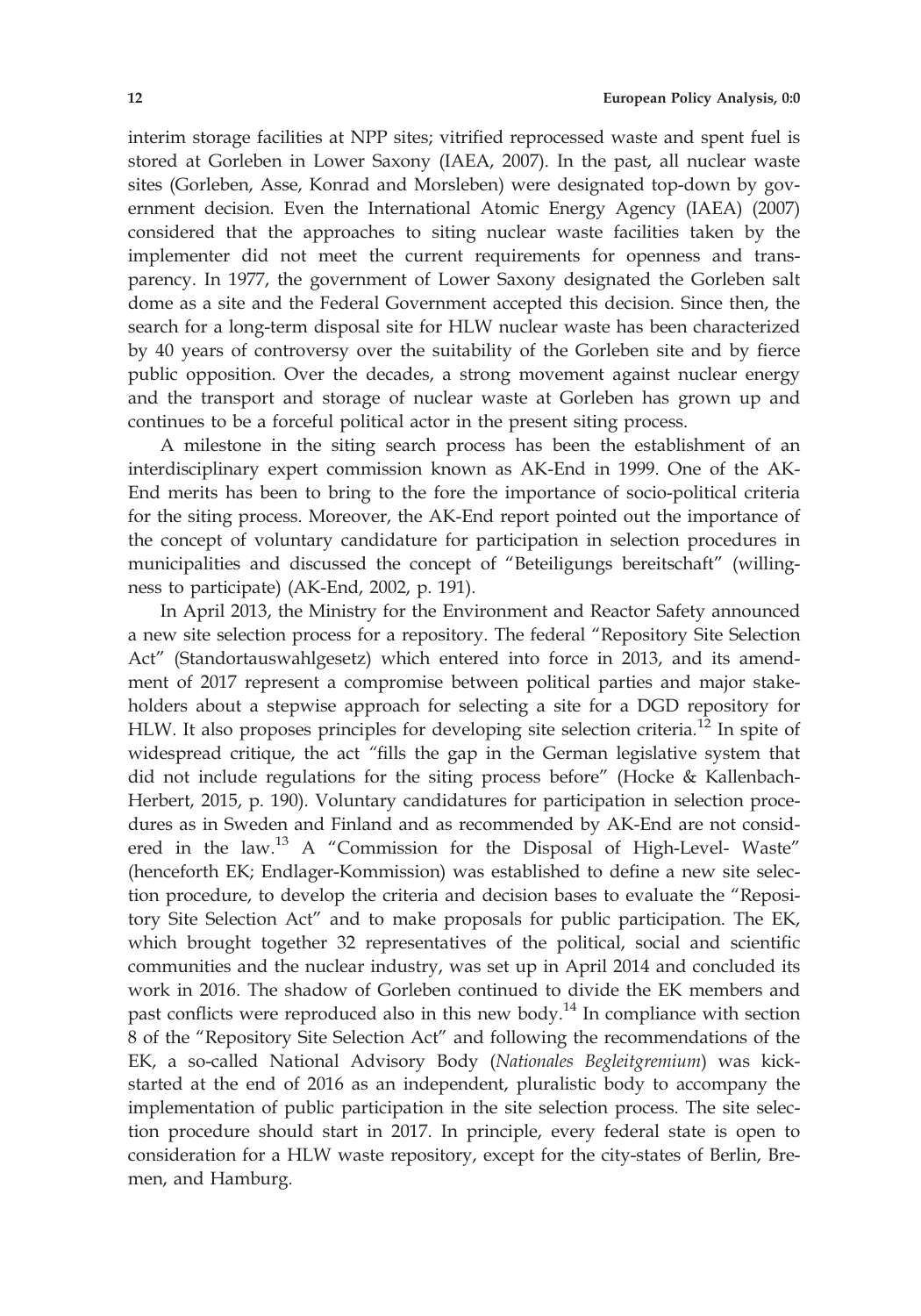### Is Compensation Key for Voluntary Siting Processes?

Can compensation be considered a legitimate and successful means for promoting acceptability and increasing social consensus for a repository? The provision of community benefits or compensation can take several forms, depending on the development stage of the project. The potential of compensation measures for easing the siting of controversial facilities has been recognized for over two decades, but to date there have been hardly any empirical comparative studies systematically investigating the effectiveness of "nuclear compensation." An exception is the work of Richardson (2010), which provides a comparative overview of a number of community benefits and incentives in countries involved in the planning process for siting nuclear waste repositories. The different forms of compensation, classified as "cash incentives," "social benefit measures" and "community empowerment" measures are considered to offer "some form of 'mitigation' measures to offset perceived fears among the host community and any potential financial impacts, should they occur, in addition to other measures designed to compensate for real impacts" (Richardson, 2010, p. 4).

If one follows the thesis that NIMBY reactions are mostly motivated by the protection of self-interests (Dear, 1992), then it would be expected that acceptable solutions can be achieved by (financial) compensation to host communities. If there is an imbalance between collective benefits and regional or local costs or burdens, then compensations could aid offsetting this real or perceived discrepancy. Compensations could help mitigating possible consequences of the construction or operation of a facility (for example, real estate value guarantees); actual or assumed costs in the event of an accident (e.g., an emergency fund); or to compensate the local community for risks and burdens caused by the construction and operation of the repository (see also Carnes et al., 1983). Compensation does not need to be purely financial (Claro, 2007). Designated sites and their surrounding municipalities can also be offered improved or new infrastructure (i.e., construction of roads, swimming pools or cultural centers), fiscal incentives and the provision of public goods or labor market policies for the development of the region (Di Nucci, 2016). How can such monetary and non-monetary measures be justified?

Economic approaches emphasize divergences between the costs and burdens at both the local and regional level vis-a-vis the benefit to society at large. The burdens caused by the facilities (possible effects on human health, environmental quality, changing property values) are often spatially distributed in the vicinity of the facility while the benefits accrue to people in non-affected areas, or to society in general (Kraft & Clary, 1991; Sorensen, Sodersrom & Carnes, 1984). The gain for the community is based, on the one hand, just on the cheaper electricity tariffs that nuclear power is supposed to enable or on economic spillover in terms of jobs. On the other hand, this community has to bear the greatest risk in the event of an accident. Thus, the advantages for people who are directly confronted with the construction and operation of a repository are small. Economic compensation approaches are based on the assumption that a "market" exists even for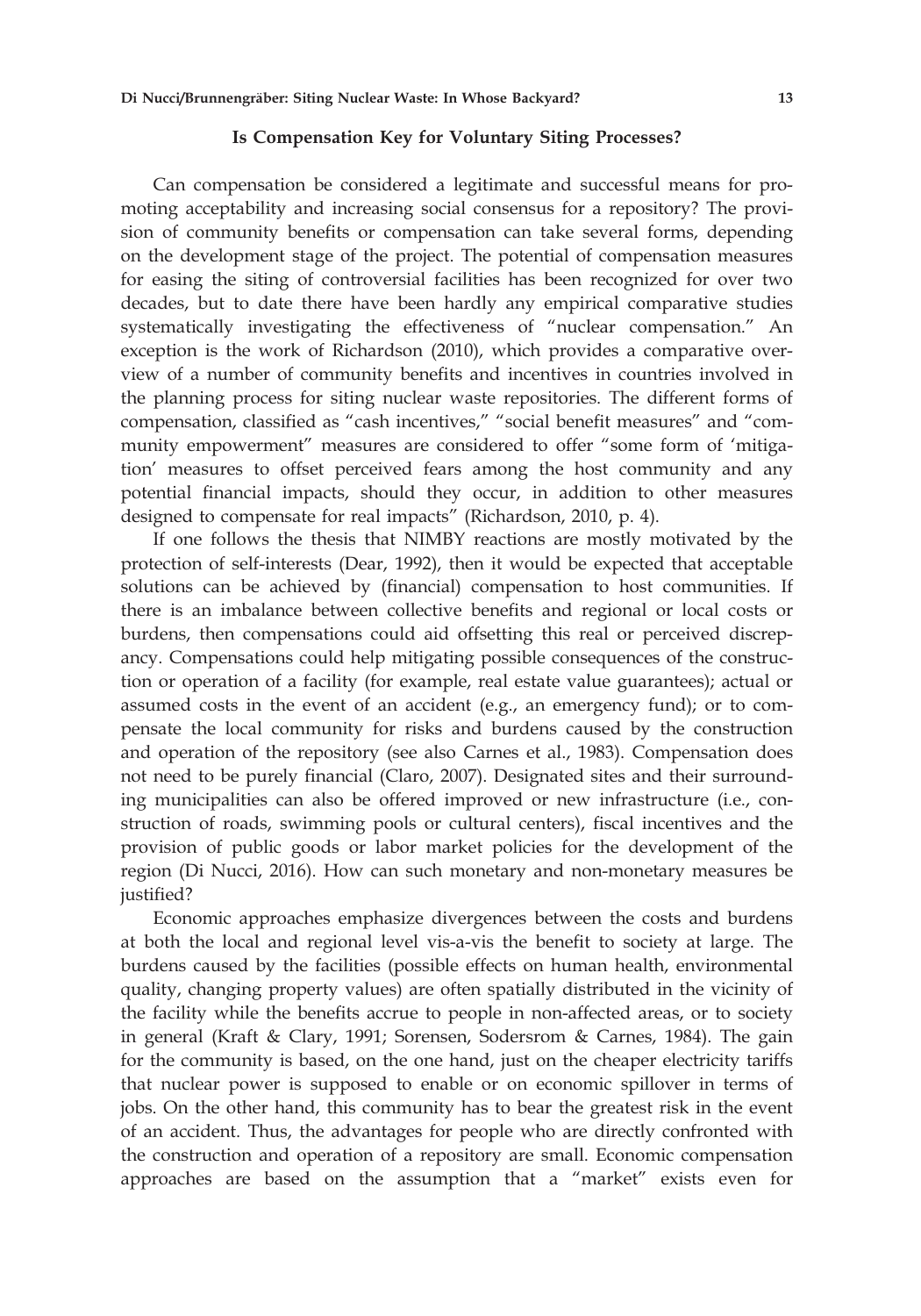potentially risky undertakings. Accordingly, all parties involved would conform to an individualist competitive worldview. Individuals and groups would compete for the maximization of their own benefit (as in the case of the two sites in Sweden). If the monetary compensations are higher than the estimated risk or burdens, according to the economic theory, it is rational to agree to host a repository.

From the standard economic theory angle, compensation would be a useful tool for solving the problem of acceptance; costs and benefits are distributed in an appropriate way (see Frey & Oberholzer-Gee, 1997, p. 747; Wolsink, 2007; Wolsink & Devilee, 2009). This approach can also be applied to municipalities: communities in the vicinity of the place where a nuclear facility is to be sited are rewarded for possible disadvantages by the rest of society that benefits from possible advantages of these facilities (or for not having to host them in their vicinity). From this perspective, the aim would be to provide the communities with "tangible benefits" or monetary compensations, so that their risks and burdens can be compensated to a certain extent. Following a standard economic approach, the optimal level of compensation would be at the intersecting point between a buyer's "willingness to pay" (WTP) and a seller's "willingness to accept" (WTA). The municipalities that voluntarily offer themselves as a site show a WTA (measured through the minimum sum that a community is willing to accept to "tolerate" something negative) which will be matched by a compensation reflecting the socalled WTP (measured as the maximum amount that society/nuclear industry is willing to make available in order to avoid a "nuisance" or—in other words—to recognize that the community is volunteering an essential "service" to the nation) (Di Nucci, 2016). Where alternative sites are possible, potential siting candidates are asked to list their desired compensation payments to "offset" burdens. The candidate that provides the most economical offer wins.

Other approaches call for incorporating broader social justice concerns in decision making (Jones, Sovacool & Sidortsov, 2015) and examine how concepts from justice and ethics can inform energy decision making by reframing energy problems as "pressing justice concerns" (Sovacol, Heffron, McCauley & Goldthau, 2016) and by taking into consideration also distributional equity. In this case, the beneficiaries of nuclear plants (i.e., in terms of jobs and business revenues) should also bear the highest responsibility for the construction of a repository. Consequently, a repository site would have to be built in the communities where NPPs are located. However, in the case of a DGD repository, the site should in principle be selected with regard to the most secure barrier functions, depending on the selection of the host rock (salt, clay, or granite). Against this background, it is rather unlikely that an NPP site and favorable location conditions for a repository will match. From an environmental justice point of view (Ash, 2010; Wissenburg, 2006), however, it could also be argued that in the past, communities hosting nuclear facilities have borne an increased (environmental and health) risk for the benefit of society as a whole and now other subjects have to take over this responsibility and host a repository. In both cases, compensatory payments may be justified for reasons of fairness.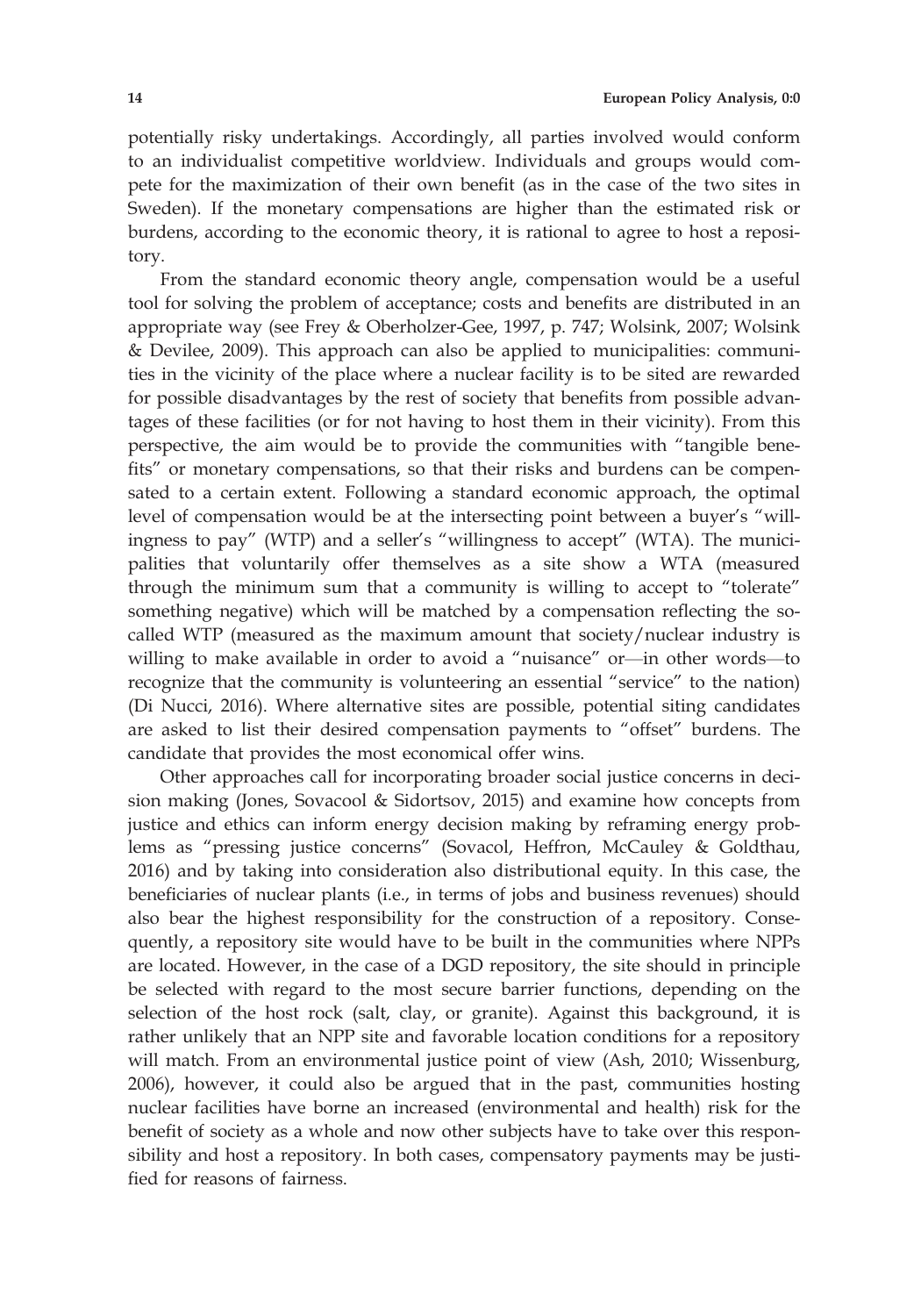The body of scholarly and empirical literature assesses the effect of compensations differently and there are contradictory conclusions on whether or not compensation can reduce resistance to an unwanted facility such as a repository. Some studies show that direct monetary compensations for individuals or communities can help increase acceptance (Bacot, Bowen & Fitzgerald, 1994). Others argue that such direct financial transfers can also provoke the opposite response (Gallagher, Ferreira & Convery, 2008). Some studies have also disclosed that nonmonetary compensation (e.g., infrastructure development) is generally more likely to be accepted and is perceived as more appropriate than monetary compensation (Claro, 2007; Jenkins-Smith & Kunreuther, 2001; Kunreuther & Easterling, 1996; Kunreuther, Easterling, Desvousges & Slovic, 1990). Why, however, are nonmonetary compensations likely to be more attractive? Two arguments appear rather compelling: the bribe effect and the "crowding out of public spirit."

The first argument relates to the situation in which individuals are offered money to accept "undesirable" facilities in their communities. This "bribe" is unappealing as people are made to feel that they can be bought. In addition, they would have to make (morally) inadequate compromises between health risks and money (Claro, 2007, p. 91). The second argument is based on an empirical analysis of the Swiss search for a repository for radioactive waste, which shows a reduced acceptance due to the stigmatization, the bribe effect and a "crowding out of public spirit" (Frey, Oberholzer-Gee & Eichenberger, 1996, p. 1311). Accordingly, the individual's inherent motivation to act out of common interest and to accept a nuclear facility in their own environment is diminished by financial compensation. To put it the other way round: acceptance is not necessarily increased by financial compensation for local "nuisance." Frey et al. (1996) have shown that the positive impact of the two proposed indicators ("support for nuclear energy" and "acceptance of the procedure") decreases as soon as financial compensation is introduced.<sup>15</sup>

The failure of compensations can also be explained according to Jenkins-Smith and Kunreuther (2001, p. 373) by the fact that the burdens of a repository were not presented in detail to the general public and the possible compensation was not negotiated in a transparent way. They assume that a "compensation package" would be much more attractive if combined with a package of safety measures. They propose that safety measures and compensation should be brought together in a "negotiated" package. This approach is said to be more promising than one in which the mitigation of risks and compensations are viewed separately. In this way, legitimate decisions are possible. The host community as a whole would benefit from the compensation, and this collective benefit would counter the bribe effect.

## "Pure" or "Bought" Voluntarism? A Taxonomy of the Host Communities

As we have seen above, incentives, compensation packages and community benefits have been frequently used in connection with large infrastructure projects or facilities that are perceived as potentially noxious in order to enhance the acceptability of these projects. But what are the specific characteristics of the host communities prone to accept such incentives?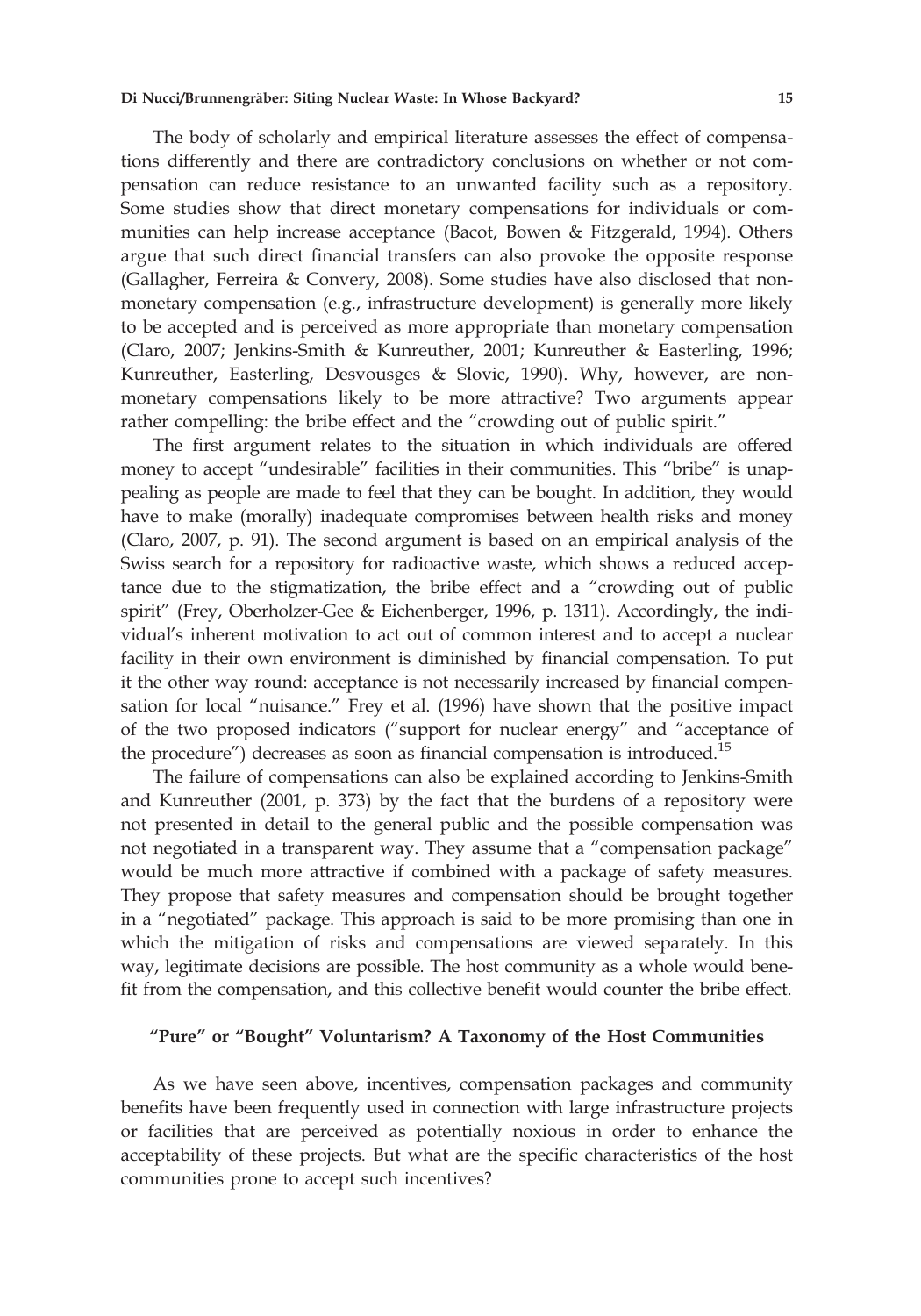Among the framework conditions that may have led to decisions based on voluntarism, the following appear particularly significant: economic marginalization and geographic isolation of the region, economic interests and dependencies from the nuclear industry and the resulting value chain, a strong identification with nuclear power. These factors correspond to classifications of host communities found in the literature, i.e., "nuclear oases," "nuclear communities," "communities with industry awareness", and "Springfield communities."

"Nuclear communities" are municipalities in which nuclear facilities are already located. Nuclear activities have become an integral part of community identity, and this has led to a strong identification with nuclear energy (Litmanen, Kojo & Kari, 2010, p. 92; NDA, 2007, p. 89). To describe similar phenomena, Andrew Blowers (1999) speaks of "nuclear oases." Blowers notes that the local willingness to accept a repository is linked to factors such as increased familiarity with industry, jobs, and regional growth. Additionally, aspects like dependency on the nuclear industry, unequal power relations and processes of "peripheralization" are emphasized (Blowers, 2016; Blowers & Leroy, 1994).<sup>16</sup> Municipalities that correspond to the description of "nuclear oases" are "secluded" or backward and are economically and politically marginalized places which show social, spatial, and environmental inequalities. While the Finnish and Swedish cases do not appear to fit in this framework (Kari, 2009), the designated location for Cigéo, the secluded, rural French village of Bure, is a good example of the Blowers' concept. This "oasis" which extends to the departments that share the URL, receives about 30 million euros annually for each department (Lehtonen, 2015, p. 131).

The nuclear industry prefers to describe these sites as "communities with industry awareness" and does not consider the willingness to host a repository as a sign of dependency (Kari, 2009, NEA, 2004, 2015). The analysis of voluntary participation by the "Forum Stakeholder Confidence" of the NEA-OECD comes to the following conclusions: "there exist cases where municipalities themselves initiate discussions with the implementer or government on hosting radioactive waste facilities. This is more likely to happen in communities that are de facto hosts of the waste" (NEA, 2009, p. 4). Additionally, the NEA points out that a site search is more promising when "nuclear communities" are involved because they trigger a long-term, sustainable relationship and local growth. However, this does not mean that these developments are always harmonious (Kojo et al., 2012). It is therefore legitimate to raise the question of whether taking up the burdens of the nuclear industry in the form of radioactive waste can be really explained as a sign of "cultural integration" and of familiarity with nuclear activities.

Nuclear communities also tend to develop a pragmatic acceptance for the final disposal of wastes, especially as a "cultural adaptation" to the nuclear industry, characterized by a sort of shared understanding has gradually evolved over decades. From this perspective, a repository might even be something the nuclear community could be proud of. Following the popular US series "The Simpsons," this case could be named "Springfield Syndrome" (Di Nucci, 2016).<sup>17</sup> The fictional community of Springfield is almost exclusively economically dependent on the nuclear activities of Mr Burns, the owner of the local NPP. Residents have developed a close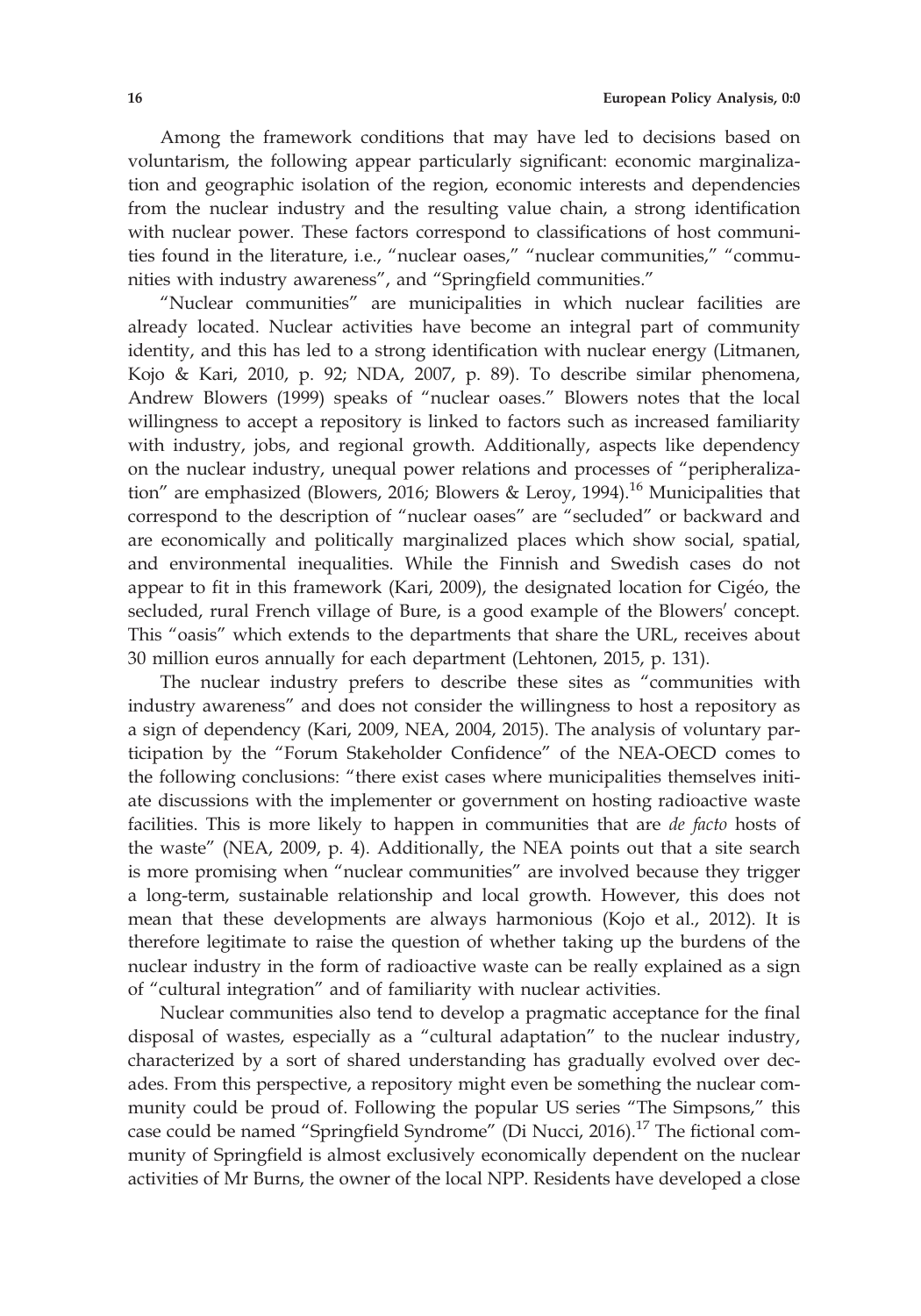relationship with nuclear power, understand and support it as an integral source of local development. This support is a prerequisite for their social (and cultural) integration. The municipalities of Eurajoki in Finland and Östhammar (Forsmark) and Oskarshamn in Sweden derive strong economic advantages from the nuclear industry connected with the value chain of the nuclear facilities on their territory and could be considered as archetypical "Springfield" communities.

Swedish nuclear communities are prosperous. In the past they competed against each other as a location for a final disposal. Solomon et al. (2010) discuss findings by Sjöberg that highlighted the apparent support of local citizens in four municipalities for an HLW repository in Sweden, which according to Sjöberg reflected in part their attitudes toward nuclear power and trust in the authorities and experts. This opinion has been cemented over time and has become a mainstream argument. Representatives of municipalities thus claim that the general position of a Swedish municipality in nationwide policy-making is strong, since municipalities can veto siting of national facilities such as a final repository (Aha gen, Wretlund, Andersson, Hallberg & Nilsson, 2006).

Osthammar and Oskarshamn together host six nuclear reactors. While only 40% of the Swedish population was willing to accept a repository in their surroundings (Eurobarometer, 2008), about  $80\%$  of the inhabitants of Osthammar and Oskarshamn agreed to do so. The regional economy of these sites is strongly influenced by the nuclear industry, as the NPP and the future operator of the storage facilities are the main employers of the region. The following statement of a local best epitomizes this position: "I grew up not far from the Forsmark nuclear power plant. In school they took us on tours of the facility and many friends' parents worked at the plant. The region also has a long history of mining and ironworks, so having the nuclear industry as neighbor was nothing strange. My parents still live there, and recently my mother got a call from a researcher asking her what she thought of the planned repository" (Nyberg, 2011). This statement reveals that acceptance is also generated via the creation of the feeling of being a "local community" around the nuclear facility and by suggesting that the construction of such a facility is a joint project between the nuclear industry and the community.

A similar case is reported by Hänninen and Yli-Kauhaluoma (2014, p. 134) for Eurajoki. Supported by a "framing" analysis of the newsletters published in the period 2000–2014 by the constructor of the Onkalo facility, they argue that the nuclear industry had developed an understanding of the social and communal aspects of public resistance and counteracted this. They show that the industry built trust in DGD by framing "the waste repository as a shared project that brings the community together, advancing common interests in the community." In this way, the industry promoted "what potentially could be seen as "we" the industry and "they," the lay people, within the frame of seeing both partners as "us," the nuclear community."

In the case of Finland and Sweden, one could talk of "internally grown, progressively built up" voluntarism based on the characteristics of the "Nuclear Communities" or "Springfield Communities," as well as on trust in science and technology, institutions and even in the local nuclear industry. In the case of Bure in France, and West Cumbria in the United Kingdom, one might speak of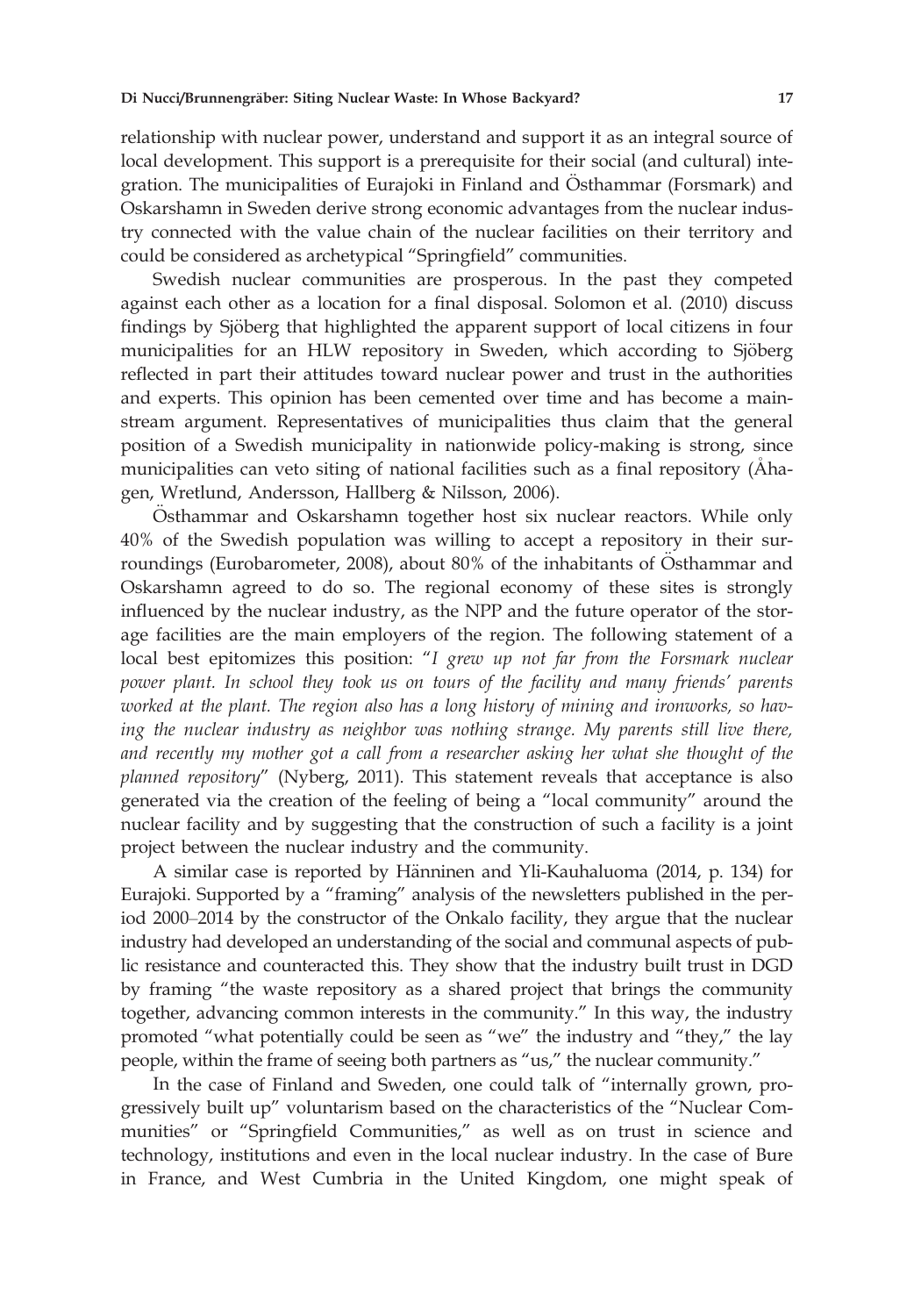"backmailed voluntarism," since the characteristics of Blowers' nuclear oases are more appropriate. These areas are economically depressed and represent paramount cases of environmental injustice and economic blackmail. According to Bickerstaff (2012, p. 2621), West Cumbria bears a stigma for its dependence on the nuclear industry and "political alienation is intensified by the reprocessing of not only United Kingdom but also foreign spent nuclear fuel at Sellafield." Bickerstaff points out that in many interviews, people expressed doubts about the voluntary nature of the siting process, and tends to support a view that the responses of the West Cumbrian authorities (and public) reflect the area's physical and political– economic peripherality.

A similar case is that of the Konrad pit in Germany, a former iron ore mine proposed as a deep geological repository for medium- and low-level radioactive waste located near the town of Salzgitter. In the context of the compensation provided and with the promise of jobs and regional investments, one could speak in this case of "bought voluntarism."

On the other hand, as the case of Cumbria in the United Kingdom shows, despite strong participatory elements and a partnership approach, a voluntary approach can also fail (Bickerstaff, 2012; MacKerron, 2015; Richardson, 2010). Above all, a lack of trust appears to have played an important role. Apparently, the prospect of the so-called "Engagement Packages" and the promise of resources available to local communities, e.g., for the participation in the negotiations process, together with benefit packages for example public services, healthcare provisions, and infrastructure investments have not been persuasive enough to convince the Cumbria County Council and the local population to host a DGD facility.

## Voluntarism Bought by Compensations?

Has compensation proved to be a form of "mitigation" to alleviate or neutralize fears in the population of possible negative effects and gain acceptance? This is not always the case, as the experiences with the search for a repository site in the analyzed countries have shown (Bergmans, 2010; Kojo & Richardson, 2014; Richardson, 2010).

In the Nordic countries, compensations were negotiated at local levels between the host communities and the nuclear industry. In Sweden, financial resources are linked to specific projects, which are agreed upon jointly between municipalities and the nuclear industry and whose use is strictly controlled and especially in Sweden—monitored. A fund provides financial backing to the affected communities for capacity building and to support public participation in the siting process. These compensatory packages (the so-called value-added programs) are negotiated locally and reward the municipalities for their "citizenship," in other words for their willingness to help to solve a national problem (Kojo & Richardson, 2014). The provision of resources, such as local capacity building, also includes support for NGOs. However, such community benefits can also hide forms of bribery and, in a way, serve as a subtle manipulation. For this reason, it is important that compensation is settled only after important aspects,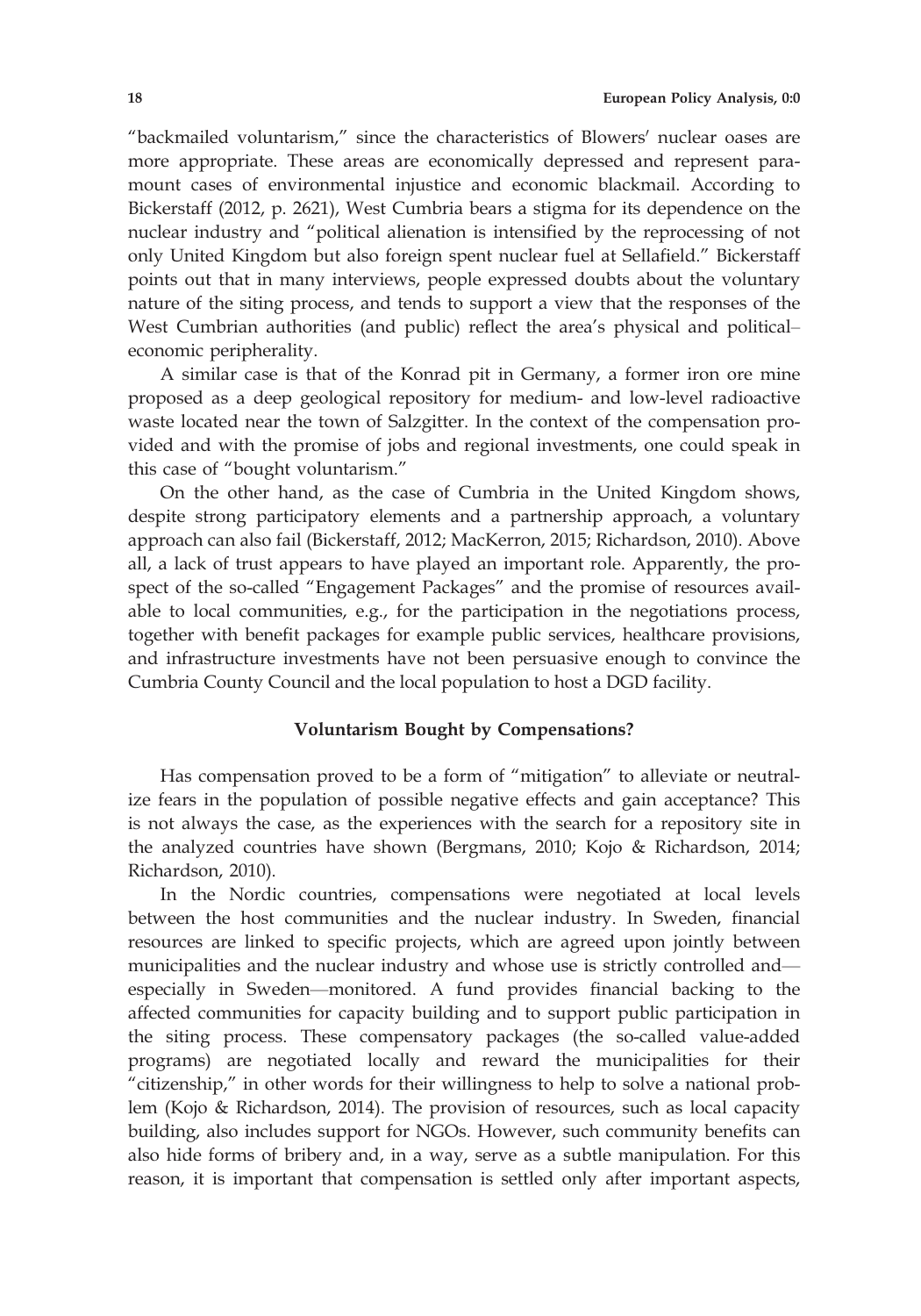such as safety and security issues, have been sufficiently discussed, and not sooner. In the case of Oskarshamn and Osthammar, compensations were made at the beginning of the siting search process. In this way, public confidence has been gained and has helped to improve the quality of decision making (Di Nucci, Isidoro Losada & Brunnengräber, 2015). Overall, money could have well been a decisive argument for Osthammar and Oskarshamn to volunteer.

In Finland, the municipalities hosting sites for nuclear plants benefit from tax revenues on the basis of parameters which are linked to the operation and duration of the NPP (Bergmans, 2010). For example, the Municipal Council in Olkiluoto saw an opportunity to offset declining revenues from an aging NPP with the repository (Richardson, 2010). They negotiated an agreement in 1999 (the so-called Vuojoki agreement) with the developer Posiva, which led to the site's selection (Kojo, 2009). The community benefits for hosting nuclear facilities derive mostly from the property taxes paid by the waste management company. This benefit is all the more significant, given that a higher tax rate is applied to nuclear facilities than to other business (up to 2.5%, as compared to the 0.5% national average). However, the municipality of Eurajoki is only entitled to a portion of this tax revenue, since the total compensations for the host municipalities are dependent on the number of inhabitants and total budget available to the municipality (Bergmans, 2010).

In France, support in the form of "Groupement d'intérêt" (GIP) has been enshrined in legislation since 1991 and represents a legally binding compensation. Similar to Sweden's approach, GIPs de facto benefit host communities for their help in solving the national problem of disposal. In France, 90% of the funding is earmarked for investments in public infrastructure, while decisions and control over the use of the fund lay with the GIP (Lehtonen, 2015). The remaining 10% of GIP funding is allocated in the form of non-dedicated resources, and municipalities can use this sum as they wish.

The procedure in Finland is said to be less transparent and effective than that in Sweden (Litmanen et al., 2017). The Vuojoki agreement was negotiated behind closed doors between the Eurajoki community leaders and the waste management company RU and before the completion of the EIA procedure (Lehtonen, 2010). Project opponents, but also independent observers interpreted this as a maneuver to facilitate community acceptance. In particular, they argued that such behindthe-scenes negotiations undermine the legitimacy of the entire process, including the significance of the EIA procedure as an important forum for citizen participation and deliberation.

The German experience offers a good example of a negative reaction to financial compensation. There is consensus that material advantages cannot offset health and safety risks or the potential stigma of a nuclear disposal site. This attitude derives from a decade-long collective experience of the anti-nuclear movement and the German "nuclear state," which has made decisions according to the D-A-D principle and without broad social participation (Radkau, 2011). Financial compensations, referred to as "Gorleben funds" and "structural aid" (Strukturmit $tellhilfe$ ), have been criticized especially by the anti-nuclear movement. The county (Landkreis) and the municipalities concerned have received direct compensation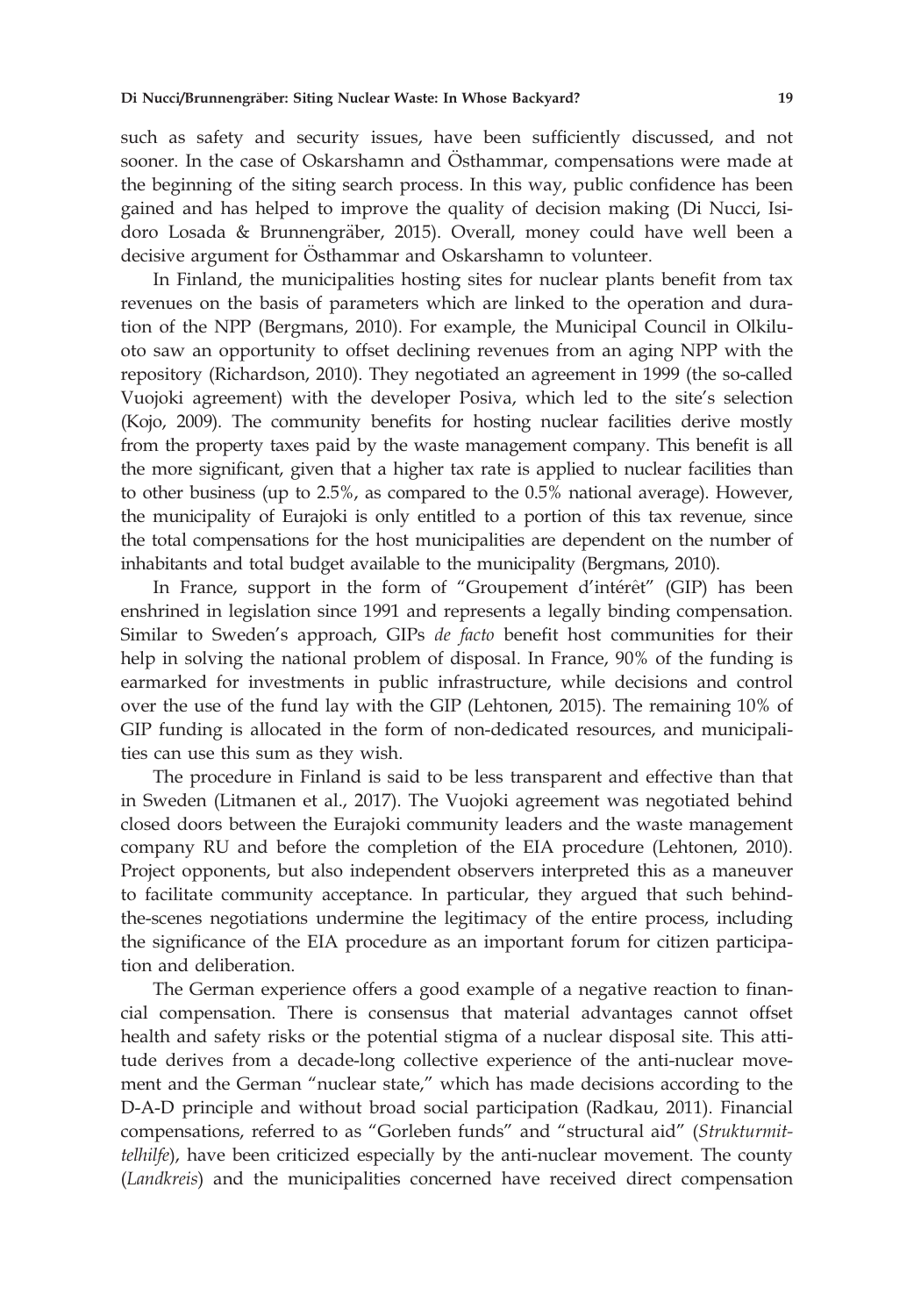payments and/or financial means to expanding their local hospital and sports facilities. Direct payments by the Gesellschaft für Nuklear-Service (GNS) to the county (EUR 210,000 per year), the municipality of Gorleben (around EUR 600,000 per year) and the municipality of Gartow (EUR 830,000 per year) will last until 2034 (Di Nucci, 2016). These compensation efforts were not able to prevent or soften the Gorleben protests. On the contrary, they may have aggravated social opposition against the top-down decision for the Gorleben site.

The decommissioning of the Asse II mine also provides interesting insights to attitudes toward compensation. Because of water infiltration jeopardizing the integrity of containers and the site, nuclear waste stored there needs to be retrieved. The Lower Saxony Parliament passed the Act on the "Asse Fund" which entered into force on 20.11.2015. The holding company administering the fund is owned by the Federal Government; the fund is endowed with three million Euros per year. According to Weisensee (2017), this Act is not a law for compensating environmental damage, but allows for special payments "on top" and can be seen as the outcome of a broad political consensus and as a sort of "peace-making instrument." Compensation tries to balance not only the (immediate) environmental impact of the recovery, but also the indirect economic disadvantages for the region. In accordance with the intention of the Act, the fund is to contribute to the promotion of regional development in the area around the Asse II mine.

A study of the Institute for Economic Research of Lower Saxony (Schasse, Schiller & Thiel, 2016) has analyzed the regional effects associated with the activities of Asse-GmbH and estimated the direct and indirect regional economic effects of Asse-GmbH's activities. According to the report, "effects from the Asse funds will depend on the use of the funds in the areas of economic dynamics around the issue of recovery" and "preserving and increasing attractiveness as a place of residence" (Schasse et al., 2016, p. 6). From a regional economic point of view, the study claims that the high costs for the recovery of the radioactive waste and the closure of the mine are offset by the elimination of the risk to the health and livelihood of the current and future inhabitants of the region.

The economic incentives to make the recovery of radioactive waste acceptable have caused various reactions over the past few years. The local and regional press reported on the "indulgence trade" and criticized that money does not flow into the areas that need it. There have been demands to restrict the area into which the money is to flow to a radius of ten kilometers around the Asse mine. Local opposition groups emphasized that economic incentives should not be regarded as a compensation and called for a continuous monitoring of the risks, of the development of the Asse region takes and of how negative developments can be countered, and how unavoidable disadvantages can be compensated even beyond the end of the decommissioning (Di Nucci, 2016).

#### Concluding Remarks

What can be learnt from a comparative perspective? Are voluntary (IMBY) approaches, which appear to have been successful in two Nordic countries, a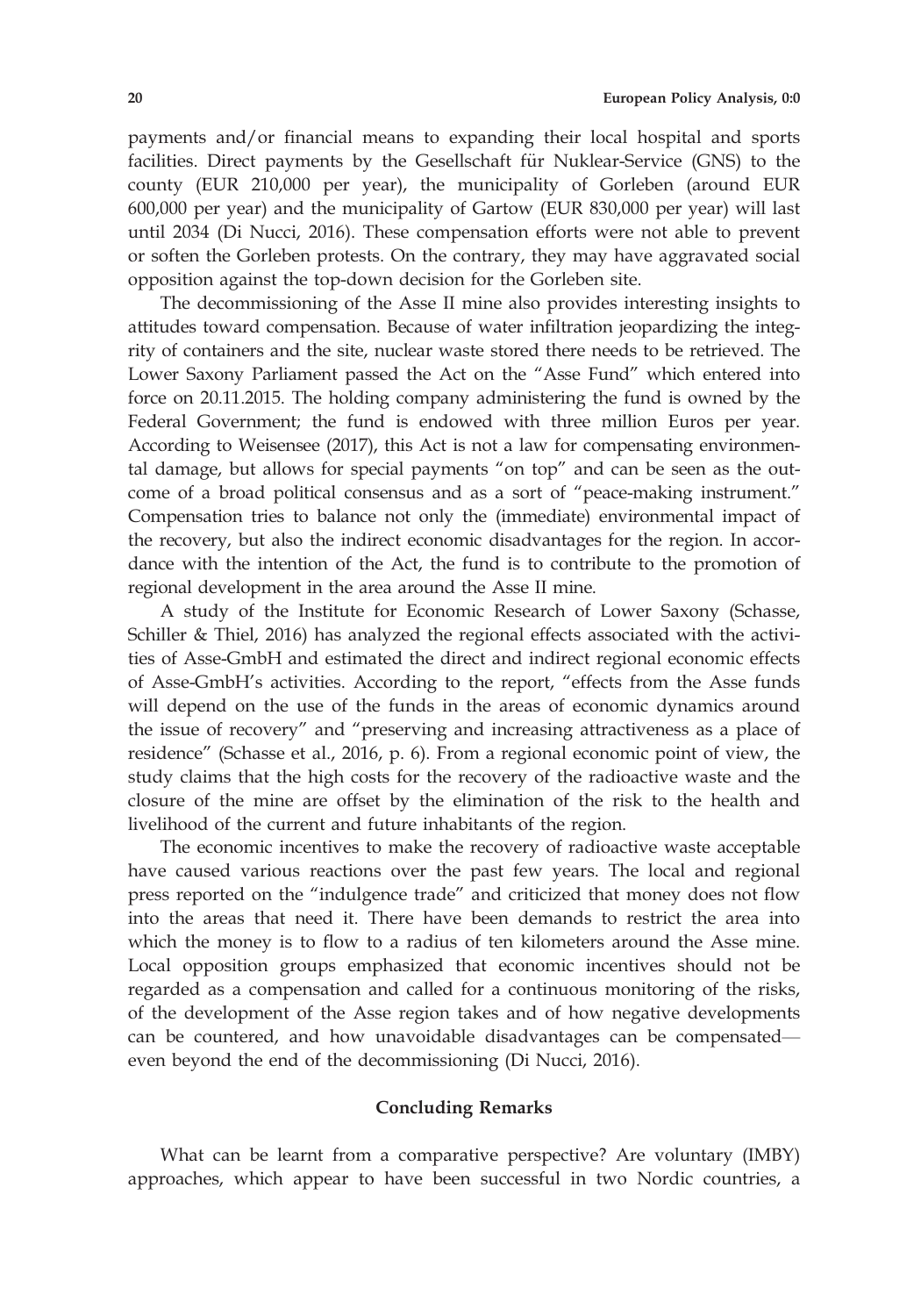feasible way to influence positively the siting process? Could they help—also in other contexts—bypass blockages or accelerate the siting process? Is compensation key to smoothing conflicts?

In voluntary approaches, negotiated mechanisms to compensate the affected communities have played an important role. However, this process is positioned at the end of a complex siting procedure. Proper provision of resources for local capacity building, including support for NGOs, long before this compensation stage is a factor that enhanced engagement, increased public confidence, and possibly helped the quality of decision making. This was an important factor in Sweden, where the majority of the NGO groups emphasized that NGOs in order to influence the process must participate in the EIA process from the beginning, before the framing of the debate is set up (Holmstrand, 2006). Conversely, the French and the German civil society and NGOs have been very critical of the implemented or planned siting procedures. In Germany, the whole process leading to the siting act and participation in the activities of the Endlager-Kommission have been questioned and challenged and the position of the anti-nuclear movement as a whole has been somehow weekend by part of the "movement" cooperating with the Commission and part of it opposing it (Kalmbach, 2016).

In conclusion, the cases analyzed seem to suggest that to consider compensation alone as a factor for triggering the acceptability of a siting may lead up a blind alley. Compensation should be considered as part of a wider "community package" in which the rights of citizens (framed as voluntary approaches) and the possibility to veto are coupled with participatory approaches which increase the range of participants and enhance the quality of understanding. However, an indispensable factor to expand the lenses through which problems are solved and to improve final decisions, is trust.

Compensation in siting of controversial projects does not always increase the level of acceptance. It has been argued that more legitimate decision making through voluntary siting is possible in cases where the amount and type of compensation can be negotiated in advance. This could help reduce the perceived "bribe effect" (Kunreuther & Easterling, 1996, p. 615). But the admonition expressed more than 15 ago by Jenkins-Smith and Kunreuther (2001, p. 373) is still valid. The past failures of compensation could be interpreted as evidence that the "expected-utility models provide inaccurate or incomplete descriptions of public responses to facility siting." As discussed in this article, Germany's experience presents an example of a negative response to monetary compensation from the local community. Material benefits cannot alleviate real or perceived health and safety hazards or the potential stigma of the municipality being considered as a "nuclear dump" or a "radioactive cemetery." For the population in the region of a proposed repository site, there are potential hazards associated with radiation, health, falling property prices, pollution of groundwater, and stigma. The promise of potential economic benefits does not play a significant role in reducing opposition to the siting of such a facility.

In a recent work Litmanen et al. (2017) argue that there is not a Nordic model for SNF disposal. Nonetheless, the experience of the Nordic countries reveals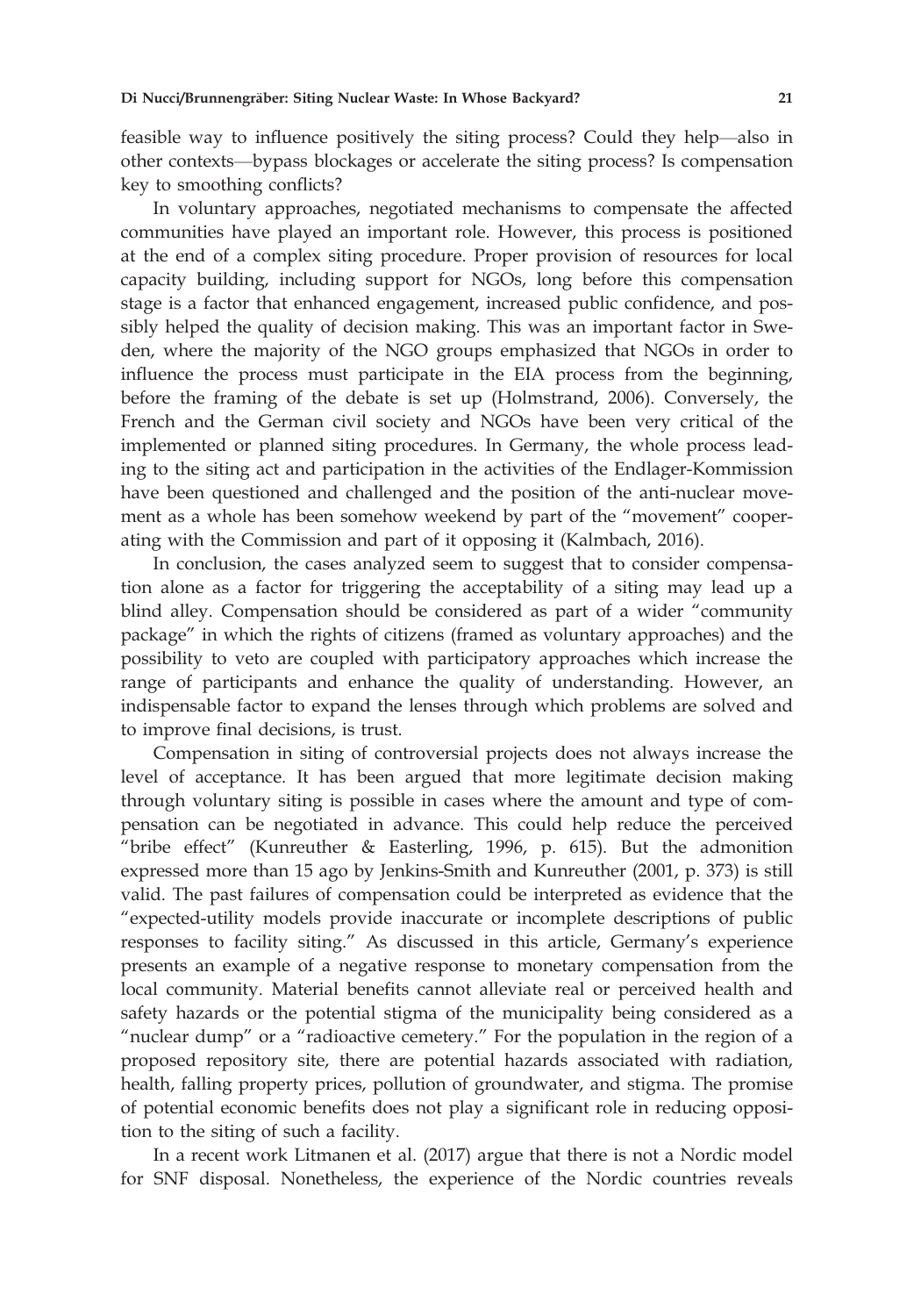common patterns and shows that a key element for the successful siting procedures was the fact that compensation and community benefits went hand in hand with trust. The communities trusted governmental institutions, the nuclear industry, and the private waste management companies. This resulted into preparedness to delegate negotiation agreements to the industry and the relevant local authorities, as this was perceived to be in the community's interest. Trust directly influences risk perception, which, in turn, has a direct effect on attitudes toward the repository and an indirect consequence through lessening perceived stigma effects. However, this also requires that local authorities are capable of negotiation, which partly depends on the capacity building support that they received in the process, eventually as part of the community benefits (Di Nucci et al., 2017). Of course, the size, resources, and legal/statutory competences of a community, prior to any support, are key factors. Additionally, trust is a not only a political factor, but also an especially influential cultural factor, or "something that emerges from an individual's or institution's position within a wider matrix of social, economic, political, and cultural ideas" (Tait, 2011, p. 161). In building trust, the project developers and institutions also need to consider the history associated with siting experiences and learn from previous mistakes. The negative impact of social distrust in the siting debate supports the conclusion of Kunreuther and Easterling (1996) that compensation plays less of a role in the siting of high-risk facilities. The burden of Gorleben and the long history of mistrust has represented in the German case a severe, critical legacy.

Concluding, the empirical evidence for compensation remains contradictory and there are differences of opinion as to whether compensation-based site selection reduces resistance to unwanted, problematic developments. In our analysis, we have discussed various forms of voluntarism, also in combination with trust. The experience of the Scandinavian countries can be categorized as "long-standing optimized/internally grown voluntarism" or as "confident voluntarism." In other countries, for example in France, we can speak of "bought-up voluntarism." In the case of Schacht Konrad and Asse in Germany, one could paradoxically even talk of "blackmailed" voluntarism based on the perspective that areas hosting disposal facilities could benefit from substantial investment and skilled jobs for decades. Our discussion of the voluntary approaches in combination with community benefits in some selected countries suggests that voluntary processes ultimately also do not provide the silver bullet.

On the one hand, the fundamental rejection of the principle of voluntarism is as unjustified as a fundamental rejection of compensation. On the other hand, the consent of potential local communities will never be based on "pure" voluntary action, nor can they be "bought-up" or "bribed" exclusively by direct compensation, even in cases in which this is in a "reasonable" relationship to the potential disadvantages. Nevertheless, the question of whether the engagement of candidate communities in the process of site selection should be included in the list of criteria for the search of a DGD site in Germany remains a legitimate question and should be discussed at a wide societal and political level. From our analysis, it can be concluded that the public and the host communities can be quite open to a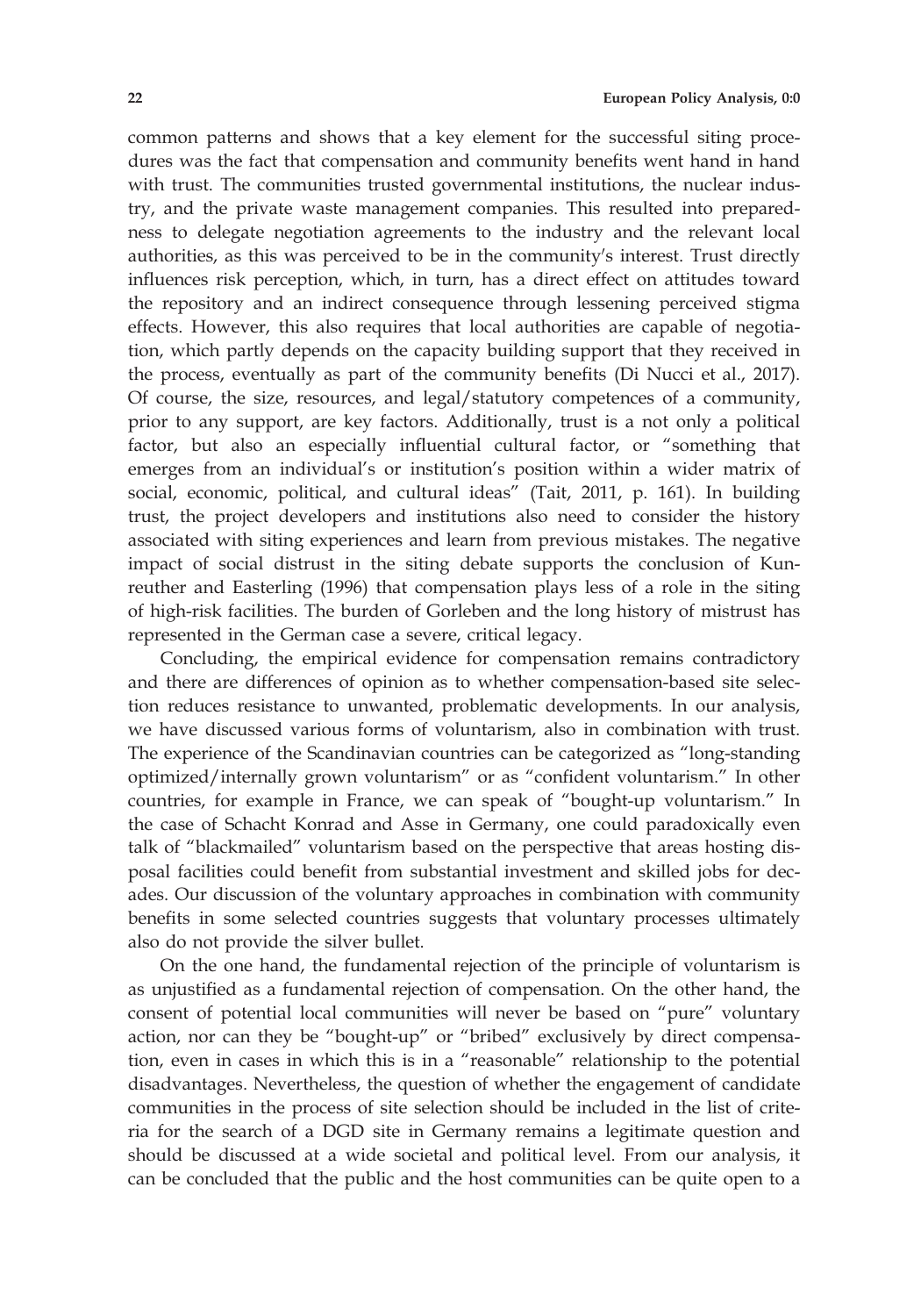siting decision if the preparatory procedures and negotiation processes for a "prima facie" unwanted facility are transparent and open from the very outset and policyrelated documents are made available and are also made understandable for a lay audience. In this way, the perception of compensations as a modern indulgence trade, bribery or immoral offer can be avoided. In Germany, the long-lasting controversies surrounding the Gorleben site have shown that "the classical transmission mechanisms between politics and civil society are not enough." Citizens want to influence political decisions and are not willing to accept forms of participation that resemble a window-dressing ritual (Di Nucci et al., 2017, p. 324). Progress in a site selection process for nuclear waste can only be accomplished if more deliberative elements are introduced into the policy framework and by procedural and distributional equity. If appropriate, also by compensation packages.

Maria Rosaria Di Nucci is a Senior Researcher at the Environmental Policy Research Centre (FFU) of the Freie Universität Berlin. Her research interests include comparative energy policy, nuclear waste governance, multi-level governance, acceptance of controversial technologies, support instruments for renewables as well as environment and socio-economic impact assessment.

Achim Brunnengräber is an Adjunct Professor (Privat-Dozent) in the Department of Political and Social Sciences, Freie Universität Berlin. Within the ENTRIA research platform, he coordinates the sub-project "Multi Level Governance-Perspective on Management of Nuclear Waste Disposal". Key research areas include global and multi-level governance; international political economy and international environmental, energy and climate policy.

## **Notes**

This work has been conducted in the frame of the research platform ENTRIA: "Disposal Options for Radioactive Residues: Interdisciplinary Analyses and Development of Evaluation Principles" ([www.en](http://www.entria.de) [tria.de](http://www.entria.de)) funded by the German Ministry of Scientific Research BMBF (FFU Project number 02 S 9082 B). The authors would like to thank the two anonymous reviewers for their valuable suggestions.

- 1. Solomon, Andrén and Strandberg (2010) posit that the DGD paradigm started eroding in the early 1990s and point to seminal publications of Flynn, Kasperson, Kunreuther and Slovic (1992) and of Shrader-Frechette (1993) that argued for both scientific risk assessment and ethical grounds against near-term deployment of deep geologic disposal.
- 2. For reasons of space, it is not possible to treat the various forms of participations in the various countries analyzed in this article. For a comparative overview of various participation procedures and approaches, see Bergmans et al. (2014); Di Nucci, Brunnengräber and Isidoro Losada (2017); Lehtonen (2010); Ash (2010), Sundqvist and Elam (2010).
- 3. For a comprehensive literature review, see Schively (2007).
- 4. Discussions and interviews with Tapio Litmanen, Burkhard Auffermann (on Finland); Markku Lehtonen (on Finland, Sweden, France, and United Kingdom); Johan Swann and Tomas Käberger (on Sweden); Gordon MacKerron (on U.K.); Andrew Blowers (on UK and nuclear oases) have taken place in the period 2013–2016 mostly during four workshops on nuclear waste governance organized within the Project ENTRIA in Salzburg and Berlin.
- 5. The term "wicked problem" as coined by Rittel and Webber (1973) describes policy problems that are impossible to solve as there is no objective definition of equity. The policies addressing these problems cannot be meaningfully correct or false and it makes no sense to talk about "optimal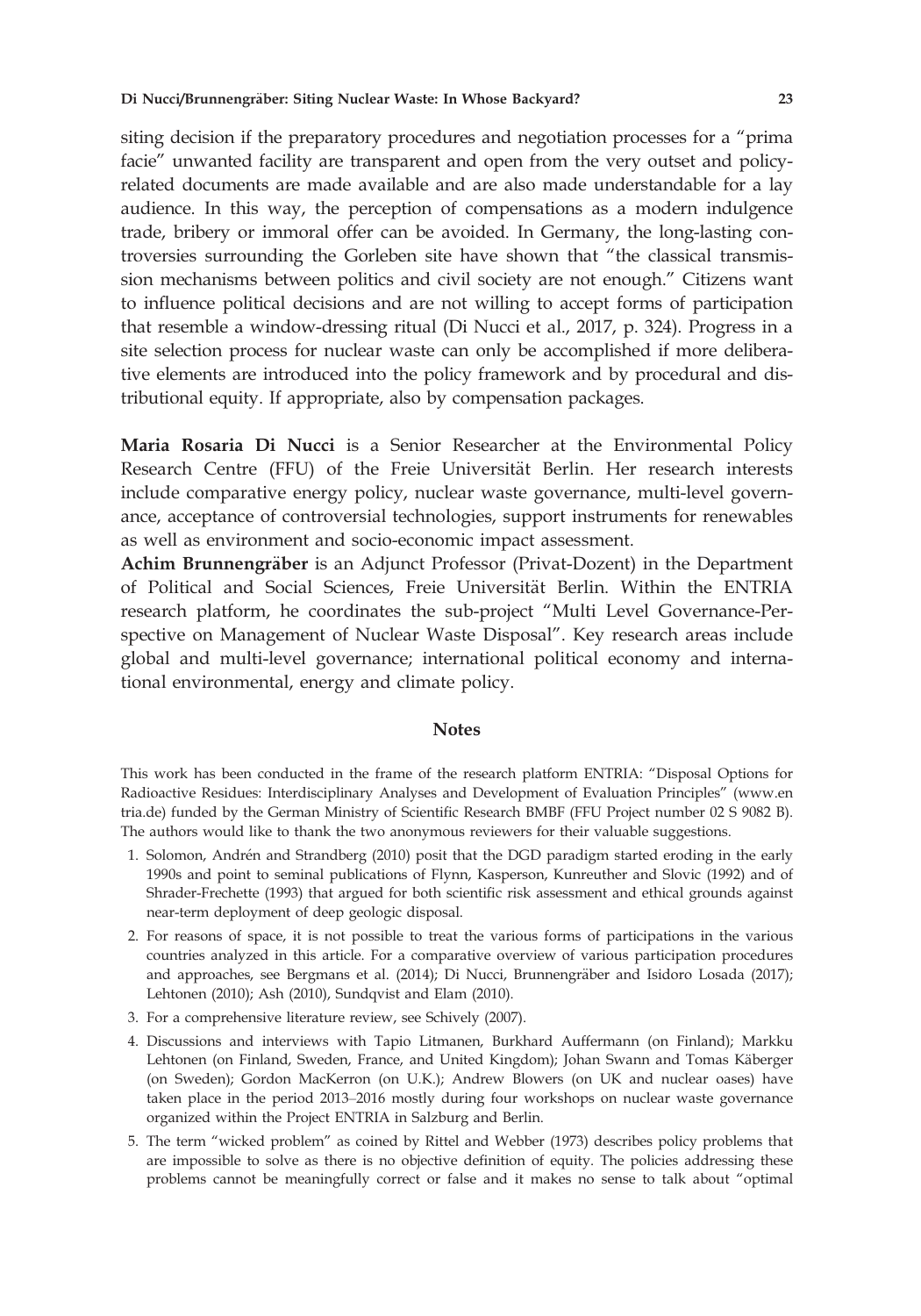solutions." This status describes well the situation of HLW disposal well as the interdependency of actors, interests, conflicts, and policies on different levels and the complexity and challenges of nuclear waste management.

- 6. However, comparative studies in the field of nuclear waste governance are still limited in number and there is room for further investigation. For a literature review on nuclear waste disposal from the socio-technical perspective, see Solomon et al. (2010).
- 7. The term LULU describes a general resistance to the use of certain areas for a particular installation, independent of whether individuals or other persons, groups or communities are affected.
- 8. A comparative perspective on participation and acceptance in siting procedures for HLW repositories can be found in Di Nucci et al. (2017).
- 9. According to the Finnish legislation, a DiP, approved by Parliament, is a prerequisite for the construction of a nuclear installation and must be preceded by an approval from the host municipality. After a positive DiP, the municipality no longer has a veto right against a government decision on construction and operation licenses (NEA 2009).
- 10. Litmanen et al. (2017) provide an analysis of the waste management frameworks and emphasize the role of civil society organizations. They argue that due to differences in civil regulation there is not a Nordic model for nuclear waste disposal. Civil regulation of nuclear waste in Sweden follows a more liberal approach, whereas in Finnish case is characterized by a technocratic approach.
- 11. Nuclear waste management in Scotland is devolved from the UK government and pursues a different policy.
- 12. These two acts are complemented by a draft bill on financing the decommissioning of the NPPs and management of its radioactive waste, which came into force in December 2016.
- 13. For reasons of space, it is not possible to discuss the legal and socio-political changes in Germany in the last ten years and analyze the concluded work of the *ad hoc* expert Commission. For details on the German nuclear waste management and governance, see Hocke and Kallenbach-Herbert (2015) and Di Nucci et al. (2017). Important details especially on the technical option and site procedures can be found in the final report of the Endlager-Kommission (EK, 2016).
- 14. An analysis of the work of Endlager kommission is provided by Kalmbach (2016).
- 15. Support for a repository of radioactive waste in Switzerland fell from 50.8% to 24.6% when the residents were offered a substantial financial compensation in return for the construction of the plant (Frey et al., 1996).
- 16. Blowers and Leroy (1994, p. 198) claim that such activities are mostly located in backward areas and that for this reason their location reproduces and reinforces processes of "peripheralization." They argue that peripheral communities are on the one hand "victims of the process, unable to resist and dependent on the jobs and wealth that nuclear industries bring, incidentally extending for decades into clean-up. But, the very fact that they host unwanted activities gives them some economic and political leverage."
- 17. In the fictitious U.S. city of Springfield, lives the family of Homer Simpson, who works as a safety inspector in the local NPP. See: [http://simpsons.wikia.com/wiki/Springfield\\_Nuclear\\_Power\\_](http://simpsons.wikia.com/wiki/Springfield_Nuclear_Power_Plant) [Plant](http://simpsons.wikia.com/wiki/Springfield_Nuclear_Power_Plant). Accessed August 18, 2017.

#### References

- Ahagen, Harald, Peter Wretlund, Kjell Andersson, Krister Hallberg, and Kaj Nilsson. 2006. "Approaching a decision on final disposal—The view of the municipality of Oskarshamn." In Proceedings of the Valdor Symposium, ed. Kjell Andersson. Stockholm: 408–13. [http://www.iaea.](http://www.iaea.org/inis/collection/NCLCollectionStore/_Public/37/101/37101543.pdf) [org/inis/collection/NCLCollectionStore/\\_Public/37/101/37101543.pdf](http://www.iaea.org/inis/collection/NCLCollectionStore/_Public/37/101/37101543.pdf). Accessed July 24, 2017.
- Ash, John. 2010. "New Nuclear Energy, Risk, and Justice: Regulatory Strategies for an Era of Limited Trust." Politics & Policy 38 (2): 255–84.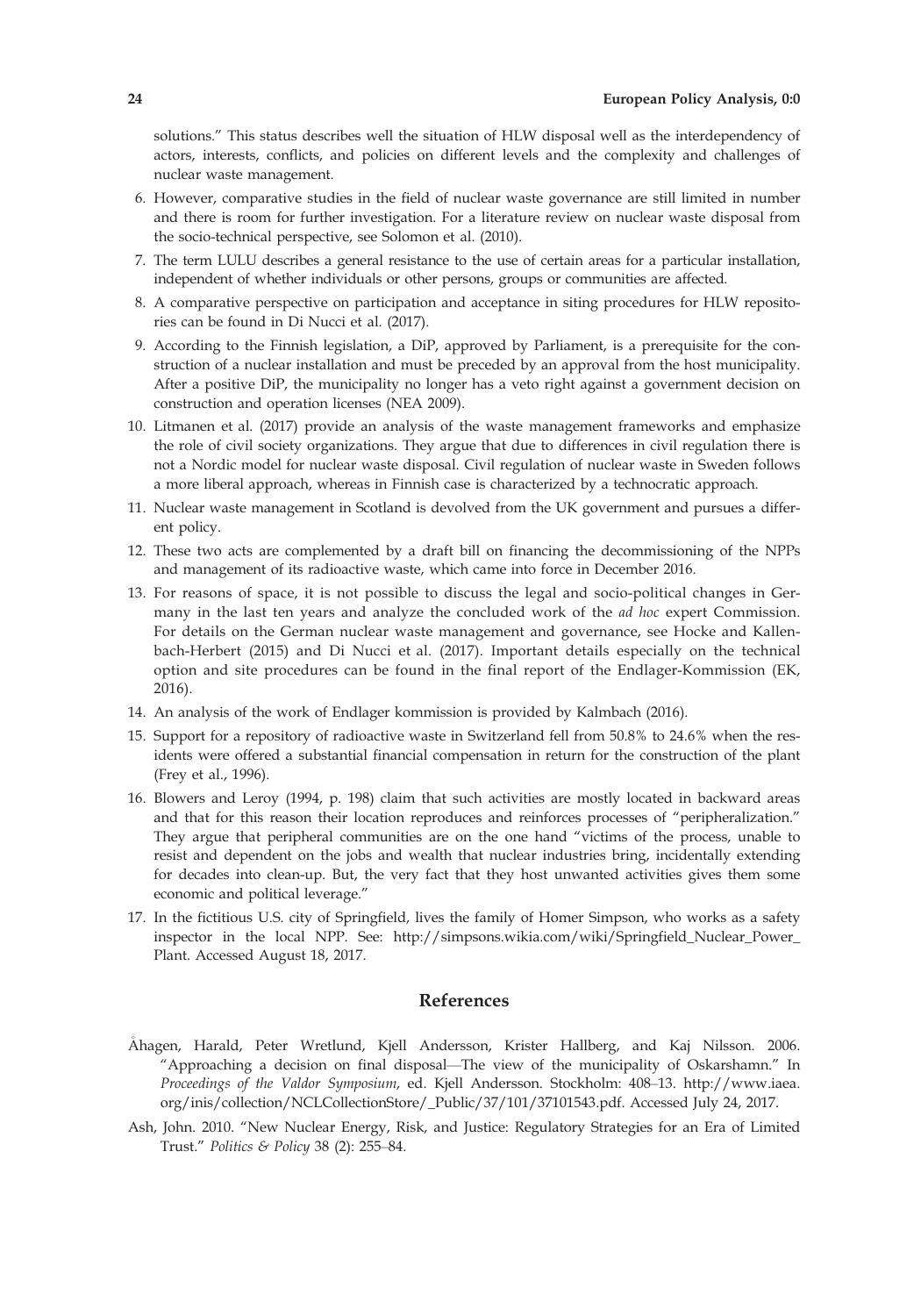#### Di Nucci/Brunnengrāber: Siting Nuclear Waste: In Whose Backyard? 25

- Auffermann, Burkhard, Pertti Suomela, Jari Kaivo-oja, Jarmo Vehmas, Jyrki Luukkanen. 2015. "A Final Solution for a Big Challenge. The Governance of Nuclear Waste Disposal in Finland." In Nuclear Waste Governance. An International Comparison, eds. A. Brunnengräber, Maria Rosaria Di Nucci, Ana Marıa Isidoro Losada, Lutz Mez, and Miranda A. Schreurs. Wiesbaden, Germany: Springer, 227–47.
- Bacot, Hunter, Terry Bowen, and Michael R. Fitzgerald. 1994. "Managing the solid waste crisis: Exploring the link between citizen attitudes, policy incentives, and siting landfills." Policy Studies Journal 22 (2): 229–44.
- Bergmans, Anne. 2010. "International Benchmarking of Community Benefits Related to Facilities for Radioactive Waste Management." Report commissioned by EDRAM, NIROND 2010–01.
- Bergmans, Anne, Drago Kos, Peter Simmons, and Göran Sundqvist. 2014. "The participatory turn in radioactive waste management: Deliberation and the social-technical divide." Journal of Risk Research 18 (3): 347–63.
- Bickerstaff, Karen. 2012. "Because we've got history here: Nuclear waste, cooperative siting, and the relational geography of a complex issue." Environment and Planning 44 (11): 2611–28.
- Blowers, Andrew. 1999. "Nuclear waste and landscapes of risk." Landscape Research 24 (3): 241–65.
- 2016. "The legacy of nuclear waste." London: Routledge.
- Blowers, Andrew, and Pieter Leroy. 1994. "Power, politics and environmental inequality: A theoretical and empirical analysis of the process of 'peripheralisation'." Environmental Politics 3 (2): 197–228.
- Blue Ribbon Commission on America's Nuclear Future. 2012. "Report to the Secretary of Energy." Washington, D.C. p. 180.
- Brans, Marleen, Gianluca Ferraro, and von Estorff Ulrik. 2015. "The OECD Nuclear Energy Agency's Forum on Stakeholder Confidence, radioactive waste management and public participation: A synthesis of its learnings and guiding principles European Commission." Joint Research Centre. <http://publications.jrc.ec.europa.eu/repository/handle/JRC97499>. Accessed July 18, 2017.
- Brunnengräber, Achim. 2016. "Das wicked problem der Endlagerung. Zehn Charakteristika des komplexen Umgangs mit hochradioaktiven Reststoffen." In Problemfalle Endlager. Gesellschaftliche Herausforderungen im Umgang mit Atommüll, ed. Achim Brunnengräber. Baden-Baden: Nomos, 145–66.
- Brunnengräber, Achim, Maria Rosaria Di Nucci, Daniel Häfner, and Ana María Isidoro Losada. 2014. "Nuclear Waste Governance—ein wicked problem der Energiewende." In Im Hurdenlauf zur € Energiewende. Von Transformationen, Reformen und Innovationen, ed. Achim Brunnengräber, and Maria Rosaria Di Nucci. Wiesbaden, Germany: Springer, 389–99.
- Brunnengräber, Achim, Maria Rosaria Di Nucci, Ana María Isidoro Losada, Lutz Mez, and Miranda A. Schreurs, eds. 2015. Nuclear Waste Governance. An International Comparison. Wiesbaden: Springer.
- Budelmann, Harald, Maria Rosaria Di Nucci, Ana Maria Isidoro Losasda, Denis Köhnke, and Manuel Reichardt. 2017. "Auf dem Weg in die Endlagerung: Die Notwendigkeit der langfristigen Zwischenlagerung hoch radioaktiver Abfälle." Gaia: Okologische Perspektiven in Natur-, Geistes- und Wirtschaftswissenschaften 26 (2): 110–3.
- Carnes, Sam A., Emily D. Copenhaver, John H. Sorensen, E. Jonathan Soderstrom, J. H. Reed, David J. Bjornstad, and Elizabeth B. Peelle. 1983. "Incentives and Nuclear Waste Siting: Prospects and Constraints." Energy Systems and Policy 7 (4): 324–51.
- Claro, Edmundo. 2007. "Exchange Relationships and the Environment: The Acceptability of Compensation in the Siting of Waste Disposal Facilities." Environmental Values 16 (2): 187–208.
- Committee on Radioactive Waste Managemen (CoRWM). 2006. "Managing our radioactive waste safely: CoRWM's recommendations to Government." [https://www.gov.uk/government/](https://www.gov.uk/government/publications/managing-our-radioactive-waste-safely-corwm-doc-700) [publications/managing-our-radioactive-waste-safely-corwm-doc-700.](https://www.gov.uk/government/publications/managing-our-radioactive-waste-safely-corwm-doc-700) Accessed August 18, 2017.
- Cotton, Matthew. 2017. Nuclear Waste Politics: An Incrementalist Perspective. New York: Routledge.
- Dear, Michael. 1992. "Understanding and overcoming the NIMBY syndrome." Journal of the American Planning Association 58 (3): 288–302.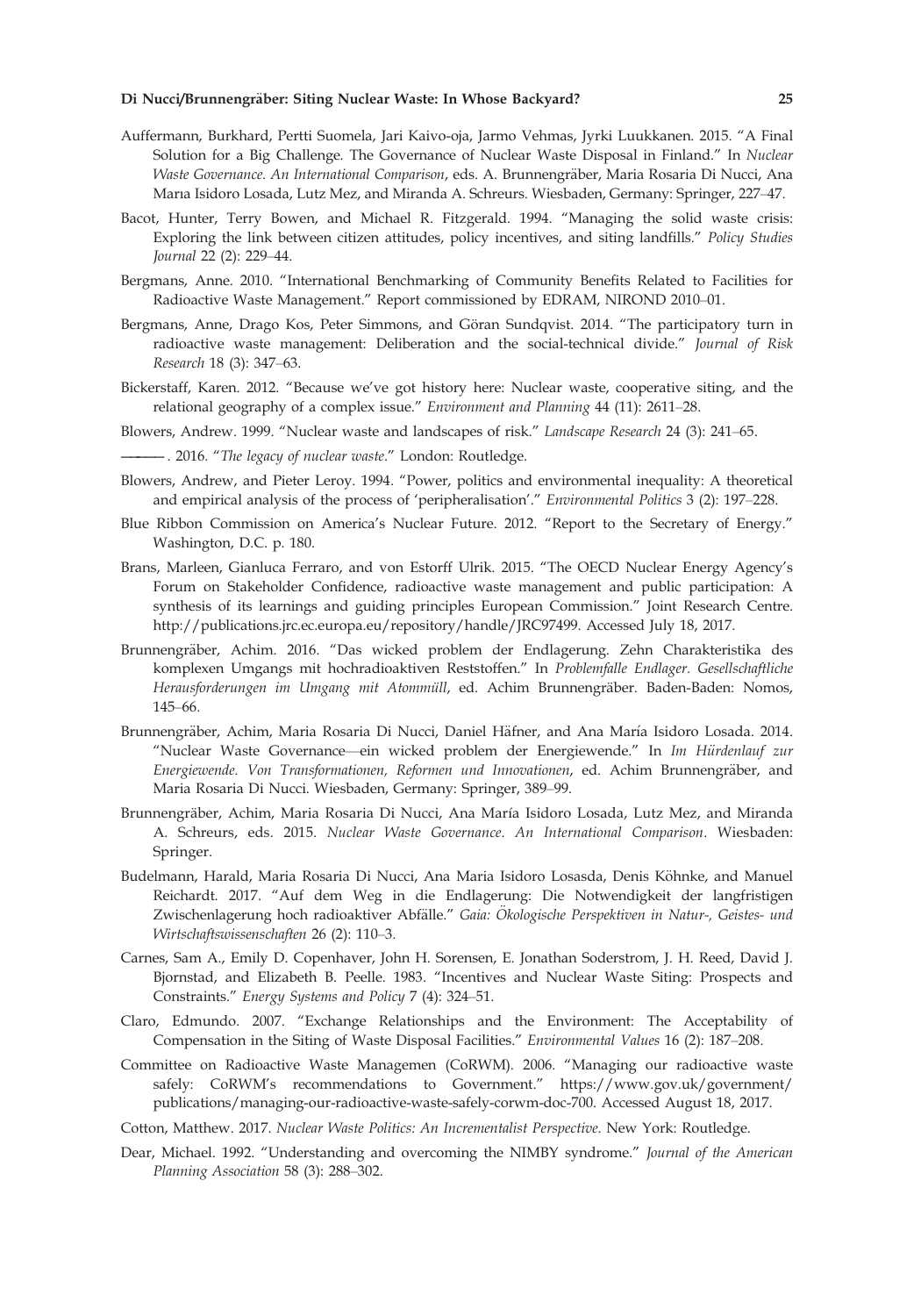- Devine-Wright, Patrick. 2009. "Rethinking NIMBYism: The Role of Place Attachment and Place Identity in Explaining Place-Protective Action." Journal of Community & Applied Social Psychology 19 (6): 426–41.
- Devine-Wright, Patrik. 2011. "Public engagement with large-scale renewable energy technologies: Breaking the cycle of NIMBYism." Wiley Interdisciplinary Reviews: Climate Change 2 (1): 19-26.
- Di Nucci, Maria Rosaria. 2016. "NIMBY oder IMBY: Akzeptanz, Freiwilligkeit und Kompensationen in der Standortsuche für die Endlagerung radioaktiver Abfälle." In Problemfalle Endlager. Gesellschaftliche Herausforderungen im Umgang mit Atommüll, ed. Achim Brunnengräber. Baden-Baden: Nomos, 119–43.
- Di Nucci, Maria Rosaria, Achim Brunnengräber, and Ana María Isidoro Losada. 2017. "From the "right to know" to the "right to object." A comparative Perspective on Participation and Acceptance in Siting Procedures for HLW Repositories." Progress in Nuclear Energy 100 (c): 316–25.
- Di Nucci, Maria Rosaria, Ana María Isidoro Losada, and Achim Brunnengräber. 2015. "Same, same, but different. Nuclear Waste Governance in France, Finland and Sweden." In Key Topics in Deep Geological Disposal: Conference Report, ed. S. Fanghähnel. (KIT Scientific Reports; 7696)
- Endlager-Kommission. 2016. "Verantwortung für die Zukunft. Ein faires und transparentes Verfahren für die Auswahl eines nationalen Endlagerstandortes." Abschlussbericht der Kommission Lagerung hochradioaktiver Abfallstoffe. Deutscher Bundestag. Berlin.
- Eurobarometer. 2008. "Attitudes Towards Radioactive Waste. Special Eurobarometer 297." European Commission.
- European Nuclear Energy Forum (ENEF). Working Group "Risks" 2009. Roadmap to successful implementation of geological disposal in the EU, 29 October 2009. [http://ec.europa.eu/energy/](http://ec.europa.eu/energy/nuclear/forum/risks/doc/2010_02_05_roadmap.pdf) [nuclear/forum/risks/doc/2010\\_02\\_05\\_roadmap.pdf.](http://ec.europa.eu/energy/nuclear/forum/risks/doc/2010_02_05_roadmap.pdf) Accessed July 18, 2017.
- Flynn, James, Roger E. Kasperson, Howard Kunreuther, and Paul Slovic. 1992. "Time to Rethink Nuclear Waste Storage." Issues in Science and Technology 8 (4): 42–8.
- Freudenburg, William R., and Susan Pastor. 1992. "NIMBYs and LULUs: Stalking the Syndromes." Journal of Social Issues 48 (4): 39–61.
- Frey, Bruno S., and Felix Oberholzer-Gee. 1997. "The Cost of Price Incentives: An Empirical Analysis of Motivation Crowding-Out." The American Economic Review 87 (4): 746–55.
- Frey, Bruno S., Felix Oberholzer-Gee, and Reiner Eichenberger. 1996. "The Old Lady Visits Your Backyard: A Tale of Morals and Markets." Journal of Political Economy 104 (6): 1297–313.
- Gallagher, Louise, Susana Ferreira, and Frank Convery. 2008. "Host community attitudes towards solid waste landfill infrastructure: Comprehension before compensation." Journal of Environmental Planning and Management 51 (2): 233–57.
- Hänninen, Hannu, and Sari Yli-Kauhaluoma. 2014. "The Social Construction of Nuclear Community Building Trust in the World's First Repository for Spent Nuclear Fuel." Bulletin of Science, Technology & Society 34 (5–6): 133–44.
- Hocke, Peter, Beate Kallenbach-Herbert. 2015. "Always the Same Old Story? Nuclear waste Governance in Germany." In Nuclear Waste Governance. An International Comparison, eds. Achim Brunnengräber, Maria Rosaria Di Nucci, Ana Marıa Isidoro Losada, Lutz Mez, and Miranda A. Schreurs. Wiesbaden: Springer, 177–201.
- Holmstrand, Olov. 2006. "NGO participation in the Swedish EIA process to establish a nuclear waste disposal." In Proceedings of the Valdor Symposium, ed. Kjell Andersson. Stockholm, 415–22. [http://](http://nonuclear.se/files/holmstrand20060517.pdf) [nonuclear.se/files/holmstrand20060517.pdf](http://nonuclear.se/files/holmstrand20060517.pdf). Accessed July 28, 2017.
- International Atomic Energy Agency (IAEA). 2007. "Factors Affecting Public and Political Acceptance for the Implementation of Geological Disposal." Vienna. AEA-TECDOC-1566.
- Jenkins-Smith, Hank, and Howard Kunreuther. 2001. "Mitigation and Benefits Measures as Policy Tools for Siting Potentially Hazardous Facilities: Determinants of Effectiveness and Appropriateness." Risk Analysis 21 (2): 371–82.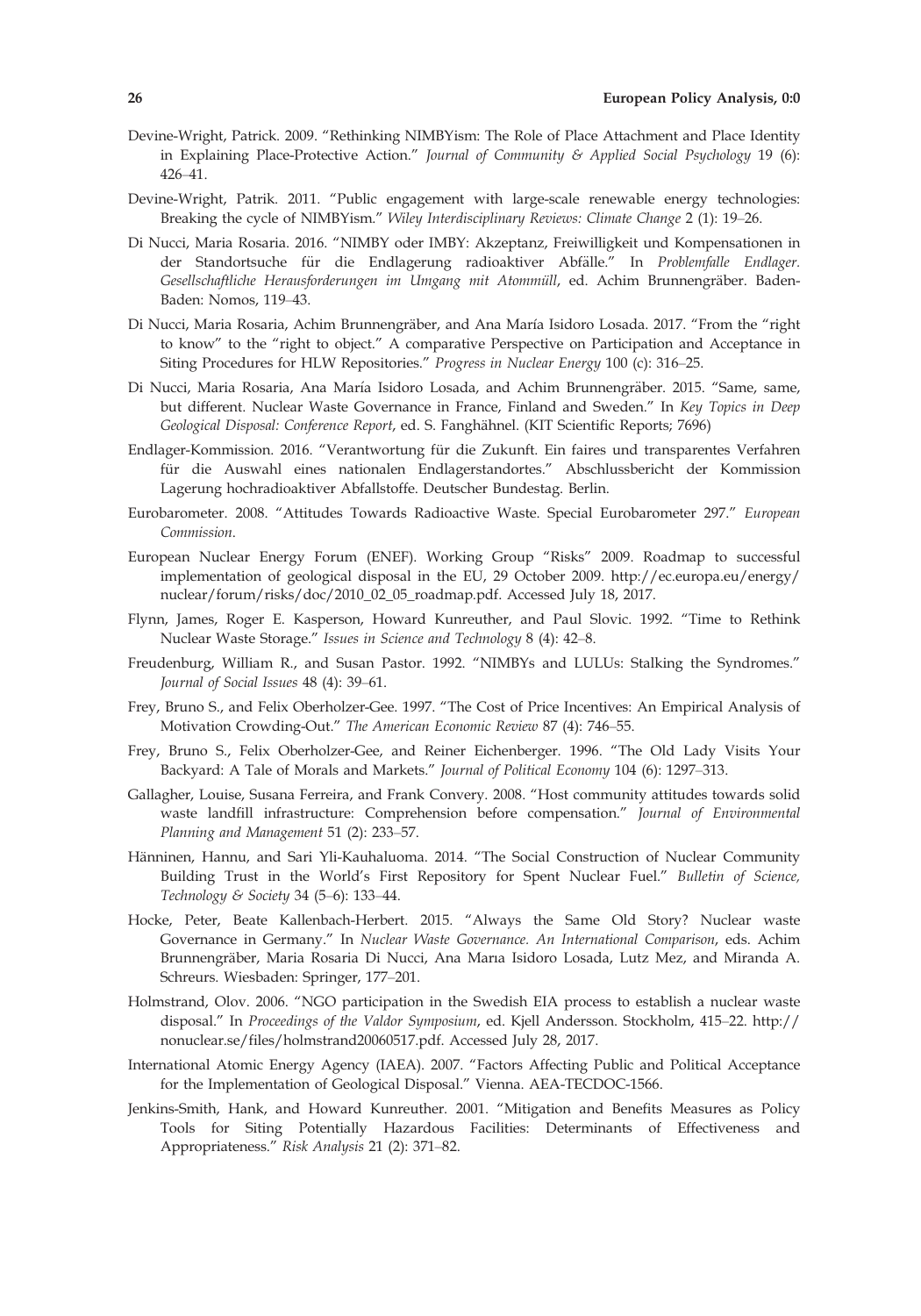#### Di Nucci/Brunnengrāber: Siting Nuclear Waste: In Whose Backyard? 27

- Jones, B. R., Beniamin Sovacool, and R. V. Sidortsov. 2015. "Making the ethical and philosophical case for 'energy justice'." Environmental Ethics 37 (2): 145–68.
- Kaberger, Tomas, Johan Swahn. 2015. "Model or Muddle? Governance and Management of Radioactive Waste in Sweden." In Nuclear Waste Governance. An International Comparison, eds. Achim Brunnengräber, Maria Rosaria Di Nucci, Ana Marıa Isidoro Losada, Lutz Mez, and Miranda A. Schreurs. Wiesbaden: Springer, 203–225.
- Kalmbach, Karena. 2016. "Ein Forum zur Entwicklung neuer Lösungsansätze oder zur Austragung alter Konflikte?" In Problemfalle Endlager. Gesellschaftliche Herausforderungen im Umgang mit Atommüll, ed. A. Brunnengräber. Baden-Baden: Nomos, 389-408.
- Kari, Mika. 2009. "Nuclear oasis or something else? Analysing Eurajoki as nuclear community." [www.](http://www.kultur.gu.se/digitalAssets/1291/1291679_Kari__paper_.pdf) [kultur.gu.se/digitalAssets/1291/1291679\\_Kari\\_\\_paper\\_.pdf.](http://www.kultur.gu.se/digitalAssets/1291/1291679_Kari__paper_.pdf) Accessed July 18, 2017.
- Kemp, Ray. 1990. "Why not in my backyard? A radical interpretation of public opposition to the deep disposal of radioactive waste in the United Kingdom." Environment and Planning 22 (9): 1239–58.
- Kojo, Matti. 2009. "The Strategy of Site Selection for the Spend Nuclear Fuel Repository in Finland." In The Renewal of nuclear power in Finland, ed. Kojo Matti, and Litmanen Tapio. Basingstoke: Palgrave, 69–87.
- Kojo, Matti, Mika Kari, and Tapio Litmanen. 2012. "Nuclear community considering threats and benefits of final disposal. Local opinions regarding the spent nuclear fuel repository in Finland." International Journal of Environmental Technology and Management 15 (2): 124–45.
- Kojo, Matti, and Phil Richardson. 2014. "The use of community benefits approaches in the siting of nuclear waste management facilities." Energy Strategy Reviews 4: 34–42.
- Kraft, Michael E., and Bruce B. Clary. 1991. "Citizen Participation and the NIMBY Syndrome: Public Response to Radioactive Waste Disposal." The Western Political Quarterly 44 (2): 299–328.
- Kunreuther, Howard, and Douglas Easterling. 1996. "The Role of Compensation in Siting Hazardous Facilities." Journal of Policy Analysis and Management 15: 601–22.
- Kunreuther, Howard, Douglas Easterling, William Desvousges, and Paul Slovic. 1990. "Public attitudes toward siting a high-level nuclear waste repository in Nevada." Risk Analysis 10 (4): 469–84.
- Laes, Eric, and Gunter Bombaerts. 2006. "Constructing acceptable rwm approaches: the politics of participation." WM'06 Conference, February 26–March 2, 2006, Tucson. [https://www.researchga](https://www.researchgate.net/profile/Erik_Laes/publication/27412573_Constructing_acceptable_RWM_approaches_The_politics_of_participation/links/555ae61a08ae980ca6119305.pdf) [te.net/profile/Erik\\_Laes/publication/27412573\\_Constructing\\_acceptable\\_RWM\\_approaches\\_The\\_](https://www.researchgate.net/profile/Erik_Laes/publication/27412573_Constructing_acceptable_RWM_approaches_The_politics_of_participation/links/555ae61a08ae980ca6119305.pdf) [politics\\_of\\_participation/links/555ae61a08ae980ca6119305.pdf](https://www.researchgate.net/profile/Erik_Laes/publication/27412573_Constructing_acceptable_RWM_approaches_The_politics_of_participation/links/555ae61a08ae980ca6119305.pdf). Accessed August 20, 2017.
- Lehtonen, Markku. 2010. "Deliberative decision-making on radioactive waste management in Finland, France and the UK: Influence of mixed forms of deliberation in the macro discursive context." Journal of Integrative Environmental Sciences 7 (3): 175–96.
- ————— . 2015. "Megaproject Underway. Governance of Nuclear Waste Management in France." In Nuclear Waste Governance. An International Comparison, eds. Achim Brunnengräber, Maria Rosaria Di Nucci, Ana Marıa Isidoro Losada, Lutz Mez, and Miranda A. Schreurs. Wiesbaden, Germany: Springer, 117–38.
- Lidskog, Rolf, and Goran Sundqvist. 2004. "On the right track? Technology, geology and society in Swedish nuclear waste management." Journal of Risk Research 7 (2): 251–68.
- Litmanen, Tapio, Mika Kari, Matti Kojo, and Barry Solomon. 2017. "Is There a Nordic Model of Final Disposal of Spent Nuclear Fuel? Governance Insights from Finland and Sweden." Energy Research & Social Science 25: 19–30.
- Litmanen, Tapio, Matti Kojo, and Mika Kari. 2010. "The Rationality of Acceptance in a Nuclear Community. Analyzing Residents' Opinions on the Expansion of the SNF Repository in the Municipality of Eurajoki, Finland." International Journal of Nuclear Governance, Economy and Ecology 3 (1): 42–58.
- Luloff, A. E., Stan L. Albrecht, and Lisa Bourke. 1998. "NIMBY and the hazardous and toxic waste siting dilemma: The need for concept clarification." Society & Natural Resources 11 (1): 81-9.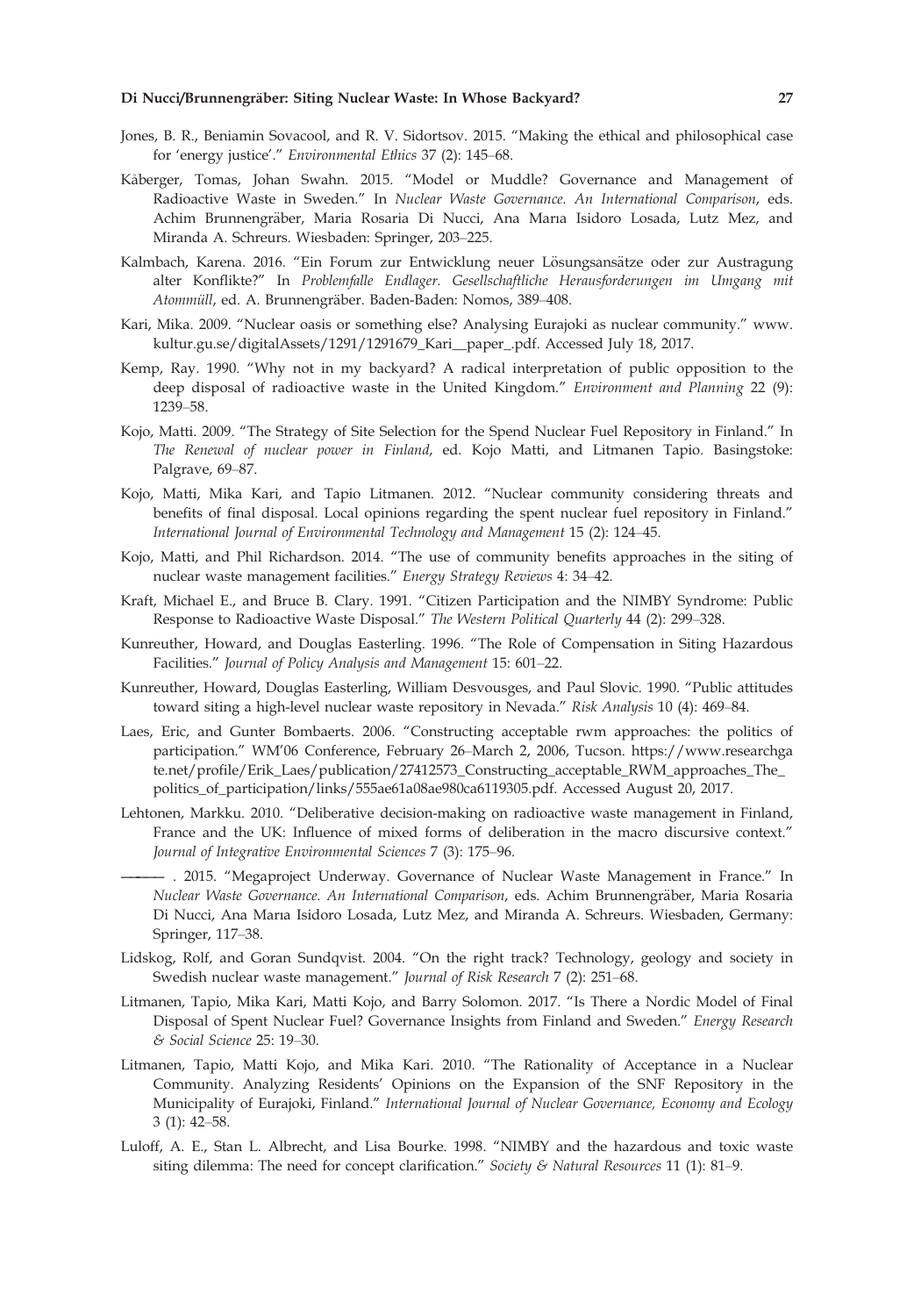- MacKerron, Gordon. 2015. Multiple challenges. Nuclear Waste Governance in the United Kingdom. In Governance of Nuclear Waste Management: An International Comparison, eds. Achim Brunnengräber, Maria Rosaria Di Nucci, Ana Marıa Isidoro Losada, Lutz Mez, and Miranda A. Schreurs. Wiesbaden, Germany: Springer VS, 101–16.
- NDA. 2007. "Managing Radioactive Waste Safely: Literature Review of International Experiences of Community Partnerships." Nuclear Decommissioning Authority. London. [http://www.nda.gov.](http://www.nda.gov.uk/documents/upload/TN-17086-Managing-Radioactive-Waste-Safely-Literature-Review-of-International-Experiences-of-Partnerships-pdf-version_v1.pdf) [uk/documents/upload/TN-17086-Managing-Radioactive-Waste-Safely-Literature-Review-of-Inte](http://www.nda.gov.uk/documents/upload/TN-17086-Managing-Radioactive-Waste-Safely-Literature-Review-of-International-Experiences-of-Partnerships-pdf-version_v1.pdf) [rnational-Experiences-of-Partnerships-pdf-version\\_v1.pdf](http://www.nda.gov.uk/documents/upload/TN-17086-Managing-Radioactive-Waste-Safely-Literature-Review-of-International-Experiences-of-Partnerships-pdf-version_v1.pdf). Accessed August 25, 2017.
- NEA. 2009. "Partnering for long-term management of radioactive waste—Overview of evolution and current practice in twelve countries." Nuclear Energy Agency, OECD. [https://www.oecd-nea.](https://www.oecd-nea.org/rwm/docs/2009/rwm-fsc2009-2.pdf) [org/rwm/docs/2009/rwm-fsc2009-2.pdf](https://www.oecd-nea.org/rwm/docs/2009/rwm-fsc2009-2.pdf). Accessed August 25, 2017.
- NEA. 2015. "Stakeholder Involvement in Decision Making: A Short Guide to Issues, Approaches and Resources." Paris: Nuclear Energy Agency, OECD. [https://www.oecd-nea.org/rwm/pubs/2015/](https://www.oecd-nea.org/rwm/pubs/2015/7189-stakeholder-involvement-2015.pdf) [7189-stakeholder-involvement-2015.pdf.](https://www.oecd-nea.org/rwm/pubs/2015/7189-stakeholder-involvement-2015.pdf) Accessed August 26, 2017.
- NEA (Nuclear Energy Agency OECD). 2004. "Learning and Adapting to Societal Requirements for Radioactive Waste Management—Key Findings and Experience of the Forum of Stakeholder Confidence." Paris: Nuclear Energy Agency, OECD.
- Nyberg, Per. 2011. "The town that wants nuclear waste." [http://edition.cnn.com/2011/WORLD/](http://edition.cnn.com/2011/WORLD/europe/04/24/sweden.nuclear.waste/index.html) [europe/04/24/sweden.nuclear.waste/index.html](http://edition.cnn.com/2011/WORLD/europe/04/24/sweden.nuclear.waste/index.html). Accessed August 25, 2017.
- Petts, Judith. 1997. "The Public-Expert Interface in Local Waste Management Decisions: Expertise, Credibility and Process." Public Understanding of Science 6 (4): 359–81.
- Radkau, Joachim. 2011. "Eine kurze Geschichte der deutschen Antiatomkraftbewegung." Aus Politik und Zeitgeschichte (APuZ) 61 (46–47): 7–15.
- Renn, Ortwin. 2011. "Wissen und Moral—Stadien der Risikowahrnehmung." Aus Politik und Zeitgeschichte (APuZ) 61 (46–47): 3–7.
- Richardson, Phil J. 2010. "Community Benefits and Geological Disposal: An International Review." Galson Sciences Limited. [http://www.westcumbriamrws.org.uk/documents/140-Community\\_Be](http://www.westcumbriamrws.org.uk/documents/140-Community_Benefits_International_Review_by_Galson_Sciences.pdf) [nefits\\_International\\_Review\\_by\\_Galson\\_Sciences.pdf.](http://www.westcumbriamrws.org.uk/documents/140-Community_Benefits_International_Review_by_Galson_Sciences.pdf) Accessed June 28, 2017.
- Rittel, Horst, and Melvin M. Webber. 1973. "Dilemmas in a General Theory of Planning." Policy Sciences 4: 155–69.
- Rosa, Eugene A., Seth P. Tuler, Baruch Fischhoff, Thomas Webler, Sharon M. Friedman, Richard E. Sclove, Kristin Shrader-Frechette et al. 2010. "Nuclear Waste: Knowledge Waste?" Science 329 (5993): 762–3.
- Schasse, Ulrich, Daniel Schiller, and Hendrik Thiel. 2016. Wertschöpfungsanalyse und regionalökonomische Effekte der Asse-GmbH. Gutachten im Auftrag der Asse-GmbH. [http://](http://www.niw.de/uploads/pdf/publikationen/Wertschoepfungsanalyse_Asse_2016.pdf) [www.niw.de/uploads/pdf/publikationen/Wertschoepfungsanalyse\\_Asse\\_2016.pdf.](http://www.niw.de/uploads/pdf/publikationen/Wertschoepfungsanalyse_Asse_2016.pdf) Accessed June 3, 2016.
- Schively, Clarissa. 2007. "Understanding the NIMBY and LULU Phenomena: Reassessing Our Knowledge Base and Informing Future Research." Journal of Planning Literature 21 (3): 255–66.
- Shrader-Frechette, Kristin S. 1993. Burying Uncertainty: Risk and the Case Against Geological Disposal of Nuclear Wastes. Berkeley, CA: University of California Press.
- Shrader-Frechette, Kristin. 2000. "Duties to future generations, proxy consent, intra- and intergenerational equity: The case of nuclear waste." Risk Analysis 20 (6): 771–8.
- Slovic, Paul. 1991. "Perceived risk, trust, and the politics of nuclear waste." Science 254: 13.
- Solomon, Barry D., Mats Andrén, and Urban Strandberg. 2010. "Three Decades of Social Science Research on High-Level Nuclear Waste." Risk, Hazards & Crisis in Public Policy 1 (3–4): 13–47.
- Sorensen, J. H., J. Sodersrom, and S. A. Carnes. 1984. "Sweet for the Sour: Incentives in Environmental Mediation." Environmental Management 8 (4): 287–94.